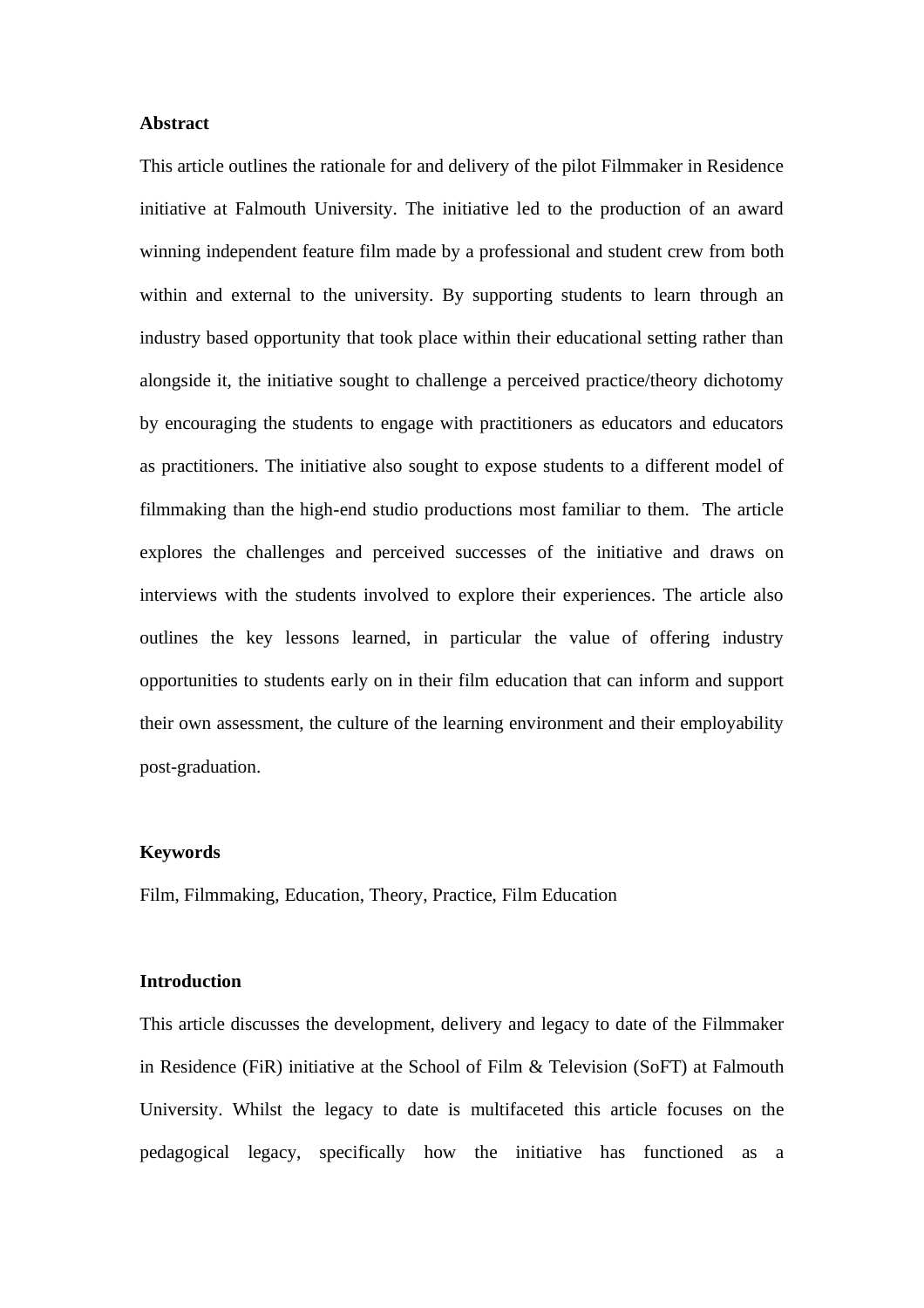professional/industry project that facilitates students to have experiences that can impact their development within their education as opposed to solely in terms of employability post-graduation. The initiative functions as an innovative, educative form of media industry research by engaging students as active crew and participants across the life of a feature film production that allows space for student and practitioner reflection and results in a commercial feature film that occupies a new 'context-specific' (Sharma, 2011) space. The article also explains the rationale behind the FiR initiative in terms of my personal interest in challenging engrained theory/practice divides in film education. The article discusses how the FiR initiative has informed teaching and learning on the course and in the school and how the impact on student learning has been managed and tracked.

The first part of this article introduces the creative, professional, business and pedagogical rationales for the FiR initiative that have underpinned its development and that set it apart from similarly conceived professional/industry projects in film education. Following this, the article looks at the methods employed to capture data that could be used to evaluate the success of the project in terms of student learning and teaching development. Finally, the main section of the article is a discussion and analysis of the results of the project to date looking at the impact on students, educational developments, impact on the course, impact on the school and lessons learned to be carried forward in the development of the initiative.

## **Into the** *'Wilderness'***: An Overview of the Filmmaker in Residence Initiative**

The FiR initiative was developed at SoFT where I have worked as a lecturer on the BA (Hons) Film and MA Film and Television courses since April 2013, becoming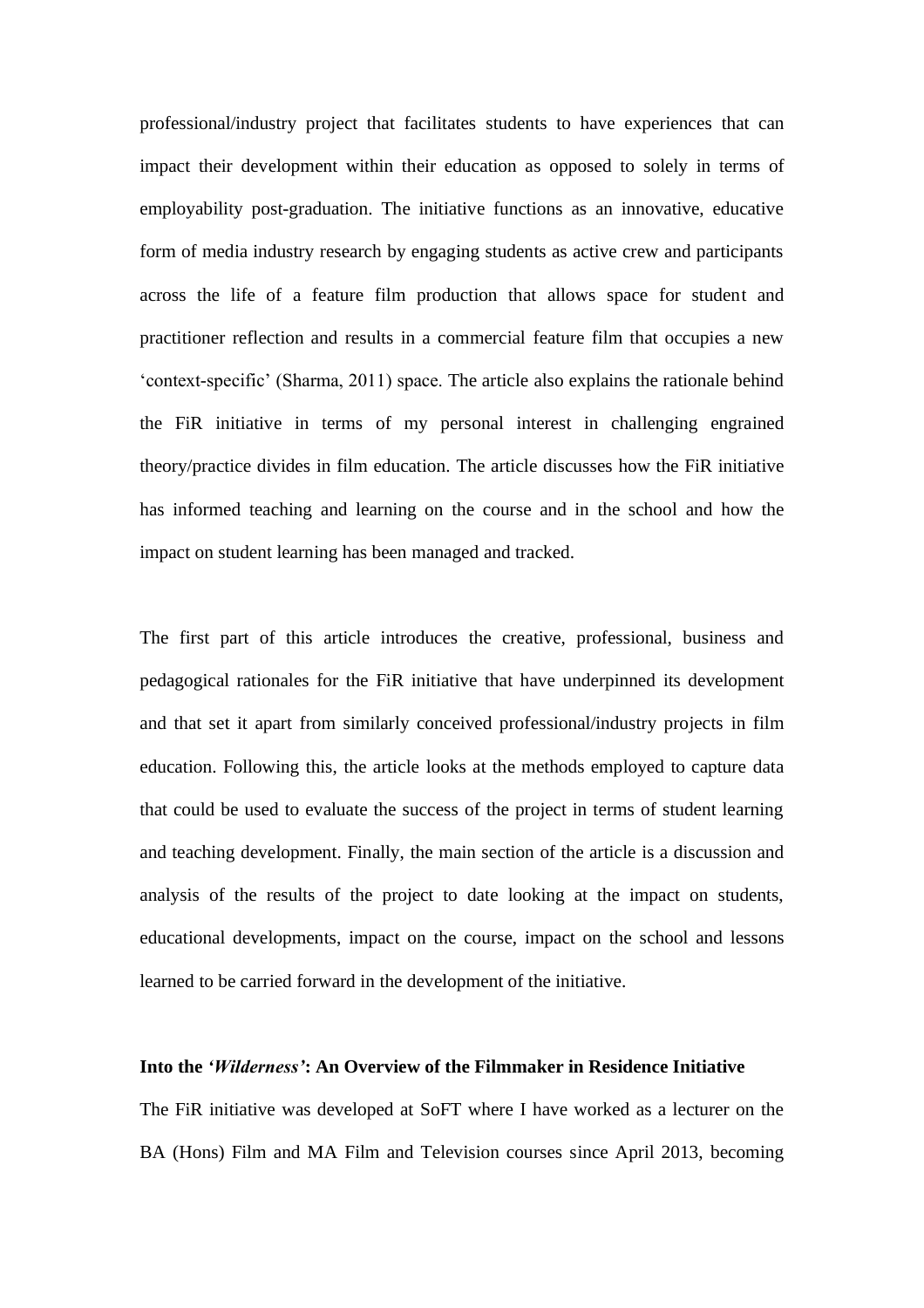senior lecturer and course coordinator in mid 2015. My conception of the initiative came out of a desire to integrate my personal filmmaking, my research and my teaching and from a belief that modern universities teaching film could and should be engaged in micro-budget feature film production. SoFT has a history of supporting Cornish independent feature film with low-level but valuable funding that was ostensibly offset by students undertaking work experience or internships on the production. However, the FiR initiative was envisioned as showcasing how a film school or university film department could fund, or co-fund in partnership, the production of a commercial, professional feature film that utilised students in the crew but was not a student or university film. The section that follows shortly will explore the historical, pedagogical and theoretical context for this approach to film education.

Following the completion of my professional doctorate in late 2014, which critically interrogated the delivery of film education in terms of both theory and practice in universities, I was given the opportunity to develop a plan for the production of a feature film funded by SoFT. The funding covered the costs of production and the employment of professional heads of department in the key areas of directing, camera, and editing, though admittedly on lower than industry rates. The initiative was intended to offer the opportunity to make an independent feature film to an experienced filmmaker and to allow students to work on that film along with professional heads of department. As the initiative was uncharted territory and would require a high level of flexibility from the FiR in its first incarnation it was decided that a filmmaker who was experienced in working with student crews and was known to SoFT would be beneficial. As a result, it was agreed that my longtime collaborator Justin John Doherty would direct and co-produce the first feature film to arise from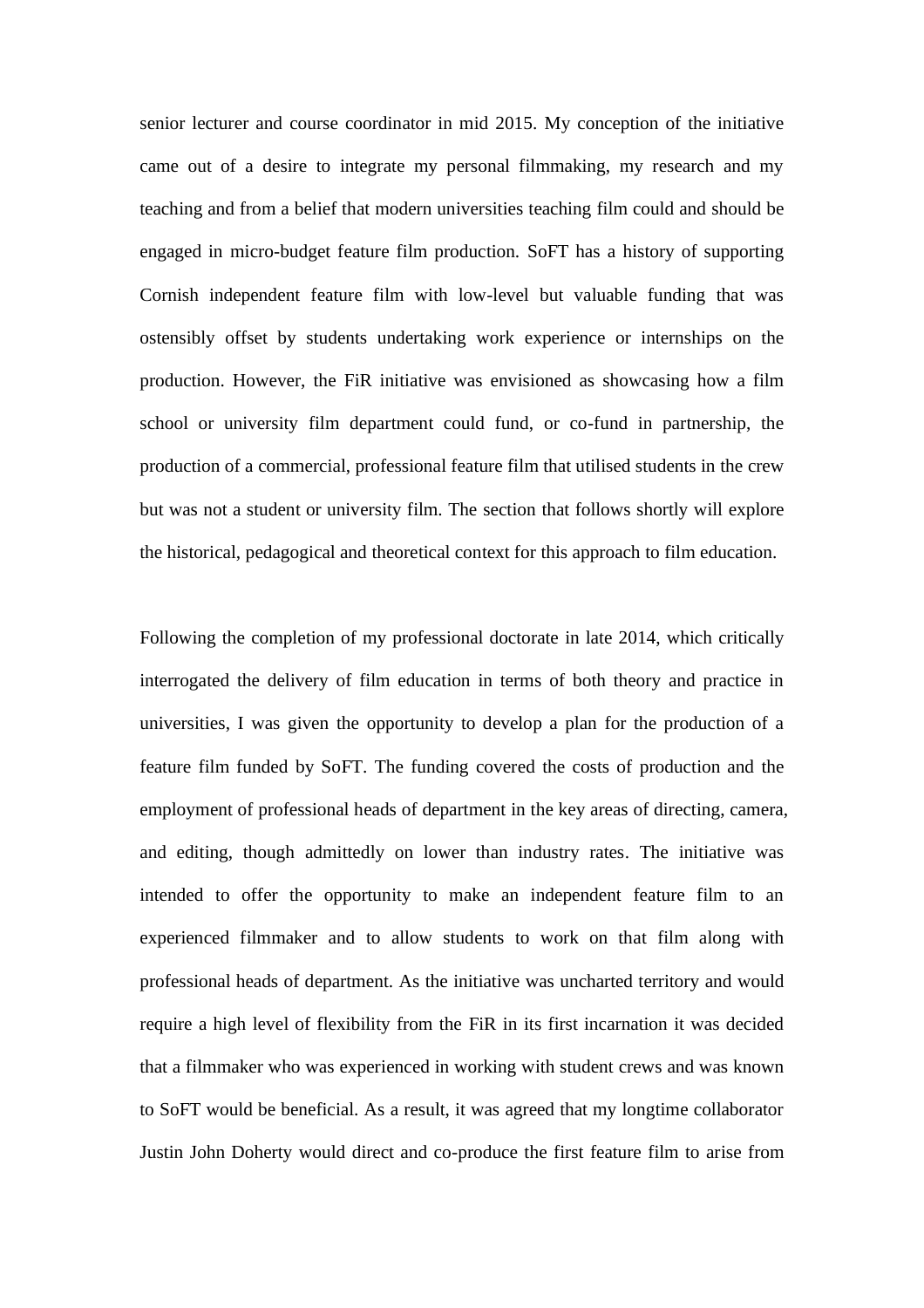the initiative. I would write and co-produce the film. As professional filmmakers Justin and I had already written and produced a number of award winning short films that involved student crews with funding from the Regional Film Agency, National Lottery and local authority. I decided that the Spring break holiday in 2016 would be the best time for production as students would still be paying rent as part of their annual attendance at the university and therefore no students would be unduly prejudiced by not being able to afford to stay around to benefit. Also, location costs would be lower than during summer high-season in Cornwall.

With a budget and a production date in mind I set about writing my first feature film. From this set of conditions came the feature film *'Wilderness'* <sup>1</sup> . I started the screenplay for *'Wilderness'* in September 2015, finishing it in January 2016. We then entered pre-production in earnest. At this stage the budget needed to be renegotiated as the true cost of the production became clearer.

Each day of shooting there would be upwards of 15 people on set, sometimes as high as 25, consisting of professional cast and crew, and student crew. The cost of feeding and transporting this number of people around Cornwall meant that initial beliefs about the cost of the film's production proved unrealistic and had to be renegotiated. Thankfully, as the increased costs were reasonable and attached directly to student experience the new higher cost was agreed and the project moved forward again. Admittedly, part of the rise in the cost was due to the nature of the script. When writing the script, I wanted to set myself impositions that I believed would challenge my creativity but also would mean that the workload could be achieved in addition to

<sup>&</sup>lt;sup>1</sup> The trailer for the film can be viewed on Vimeo [here](https://vimeo.com/185624908)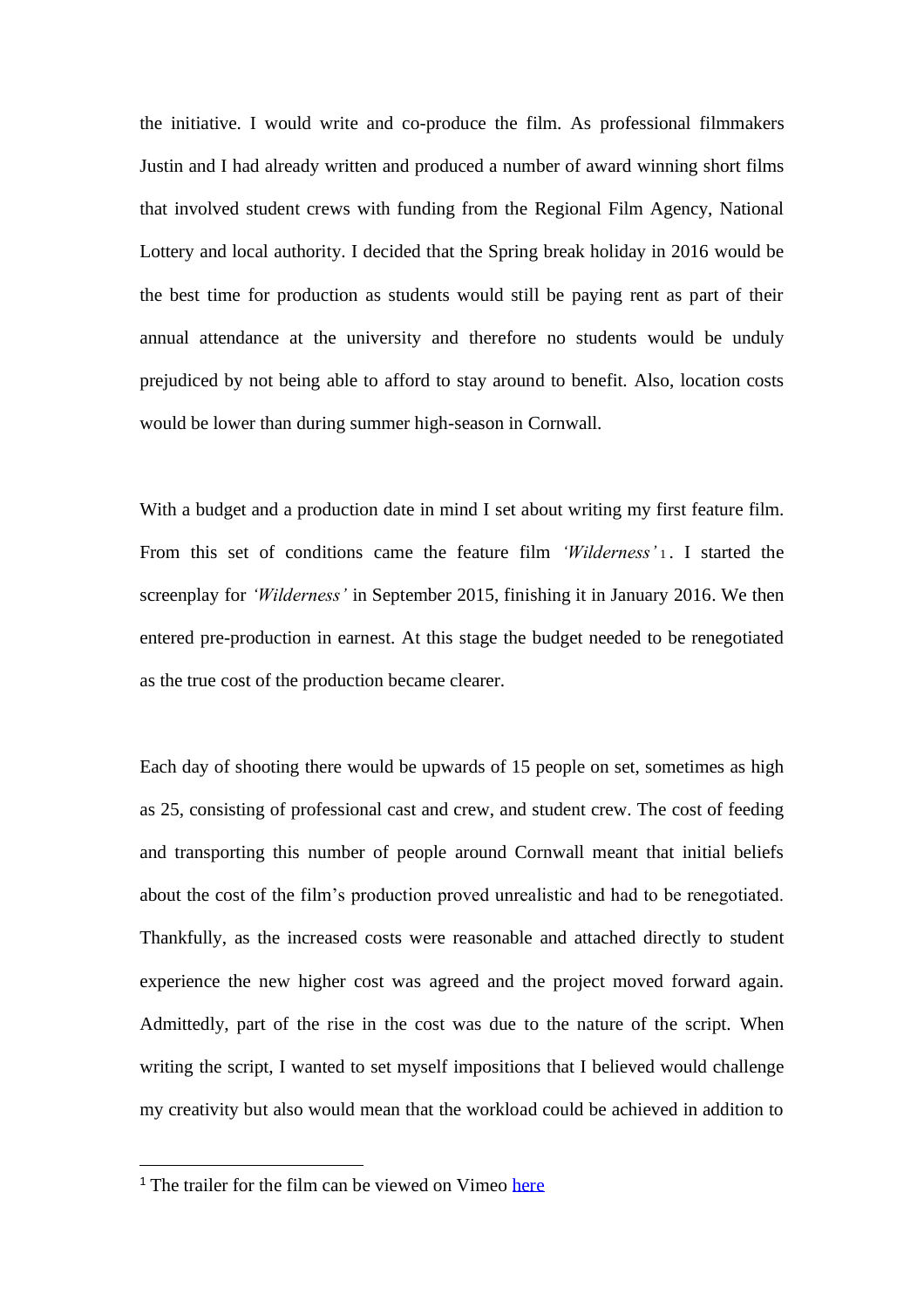a full time teaching position. Having taught screenwriting for a few years since writing and producing my last short film, *It's Natural to Be Afraid* (2011)<sub>2</sub>, I wanted to return to screenwriting ensuring that I was engaging in my creative practice in a way that reflected the beliefs and practices I had been teaching. As Coral Houtman (2011) writes 'students learn from our example as skilful practitioners of theory and of practice, that filmmaking and contextual thinking are intimately related skills and that each broadens the potential of the other (2011; 171)'. The project allowed students to observe me working as a creative practitioner, reflecting as I went, so they could see how I engaged with creative work and also included theoretical work akin to the kinds of things I ask them to do in the classroom. I set myself the goal of writing a film that was 60 pages and 10 scenes long and involved no more than 5 characters in speaking roles. This goal was influenced by a desire to use limitations to be creative and also by practical considerations. In terms of limitation I subscribe to the musician Jack White's ideas around the liberation of limitation. He says that-

'I've always centered the band [The White Stripes] around the number three. Everything was vocals, guitar and drums or vocals, piano and drums […] It's all in threes. The whole point of the White Stripes is the liberation of limiting yourself. In my opinion, too much opportunity kills creativity' (2005).

Or, in cinema, as Michael Haneke (2014) puts it 'when I have a thousand options, I actually have none at all'. I knew that my writing time would be fragmented and compartmentalised so I broke the story down into 10 scenes that would, at different lengths due to their role in the story, make up 60 pages and could be written

<sup>2</sup> The award-winning short film It's Natural To Be Afraid can be viewed on Vimeo [here](https://vimeo.com/20062075)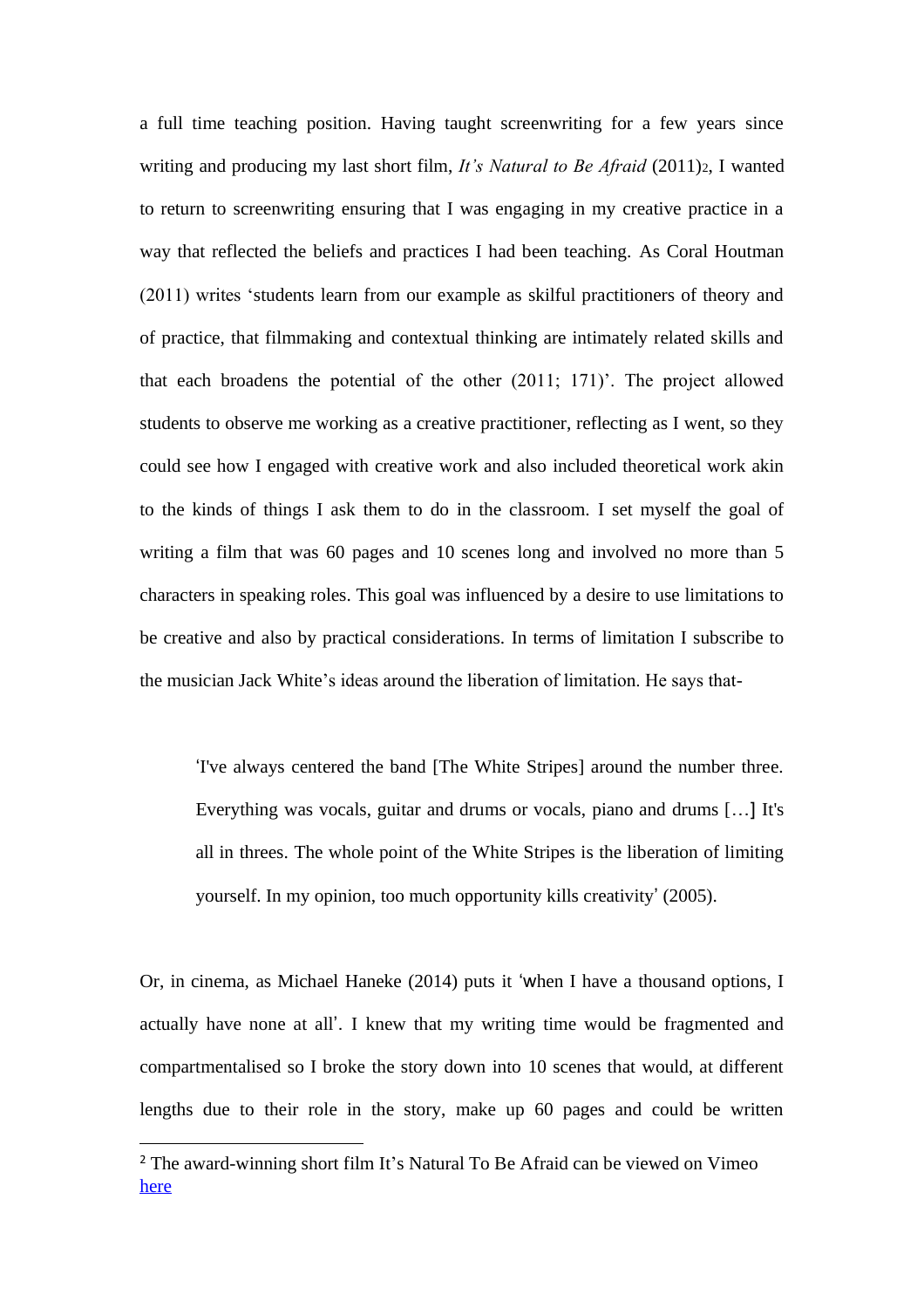piecemeal. For example, I knew for one scene it needed to be four pages based on my plan, and therefore I knew I could get that written if I had a good single day of writing. Knowing the schedule of production was set in some kind of stone meant I could attribute timescales accordingly to ensure that a draft of the script would be ready by January 20163. Practically I also knew that we had a small budget and therefore elaborate casting and location demands were out of the question. However, the rise in the cost of the budget came in part from not wanting to create a chamber piece that used budgetary restrictions to limit the production scope and that rejected the option of setting the film in one or two interior locations in contemporary times. To push the film beyond the creative limitations I had set, some of the key scenes were written in external locations and the film as a whole would be shot as a period piece, with creative discussions between Justin and myself settling on the late 1960s as our milieu of choice. We knew therefore, that we would be travelling to a variety of interior and exterior locations to realise these creative ambitions, but because they were in-line with the overall ambitions of ensuring the film was not an 'exercise' or simply a project to give students an opportunity to work on a film but something of creative and artistic value in itself, the increased budget was supported to ensure these ambitions could be met.

# **'Watching My work and Watching Me Work': The Pedagogical Approach of the Initiative**

As hopefully has become clear my role in this enterprise was screenwriter and producer, project manager and most importantly in some ways, education coordinator

<sup>&</sup>lt;sup>3</sup> Blogs documenting the writing of the Screenplay can be found on my website [here](http://drneilfox.com/screenwriting/)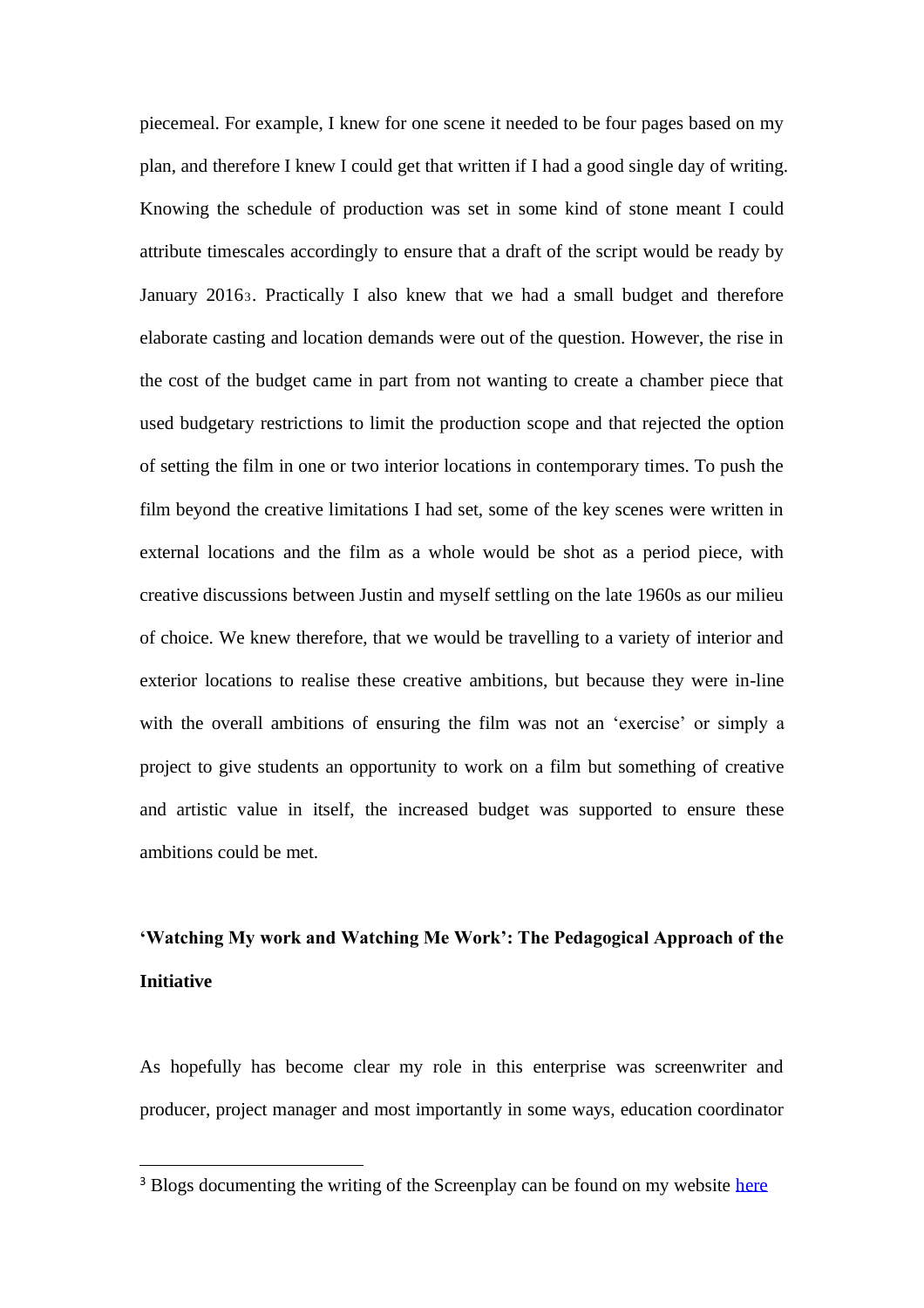and instructor. I thought it would be valuable for my students to see me as a filmmaker in real terms, not just through watching my work, but watching me work. I thought that my teaching would carry more weight if the students could see me create a feature film from scratch, follow the whole process, see the physical outcome and understand the legacies such as film festivals and critical reception. I wanted the FiR initiative to transcend the contentious, oft cited as dichotomy, theory and practice debate. Peter McLuskie (2000) argues that 'the dichotomy between theory and practice is rife within the industry itself [and] within teaching institutions staff can unwittingly support this dichotomy - [practical tutors] are not adverse to light-hearted suggestions that [academic staff] who have never made a film are not qualified to comment on them'. McLuskie explains that this pervasive attitude filters down to students who often identify more fully with the practical side of the course because of the often-professional industry background of practical tutors who are 'understood to be professionals who just happen to be teaching, an identity that is cultivated by the tutors themselves [who often] have a dismissive attitude towards education' (2000; 106).

While this is a common belief it must also be acknowledged that in my experience the existence of practitioners in the academic setting does not guarantee this student response. In contrast, it could be argued that once in university some students see all lecturers as just that and often listen to the same lessons and ideas with more scrutiny, vigour and response if delivered by visiting professionals whose 'day job' is professional industry as imagined by those students. However, Marzenna Hiles (2016) writes that "tutors' personal attributes and knowledge matter to students" and that "some students care deeply about having the opportunity to learn specialist, industry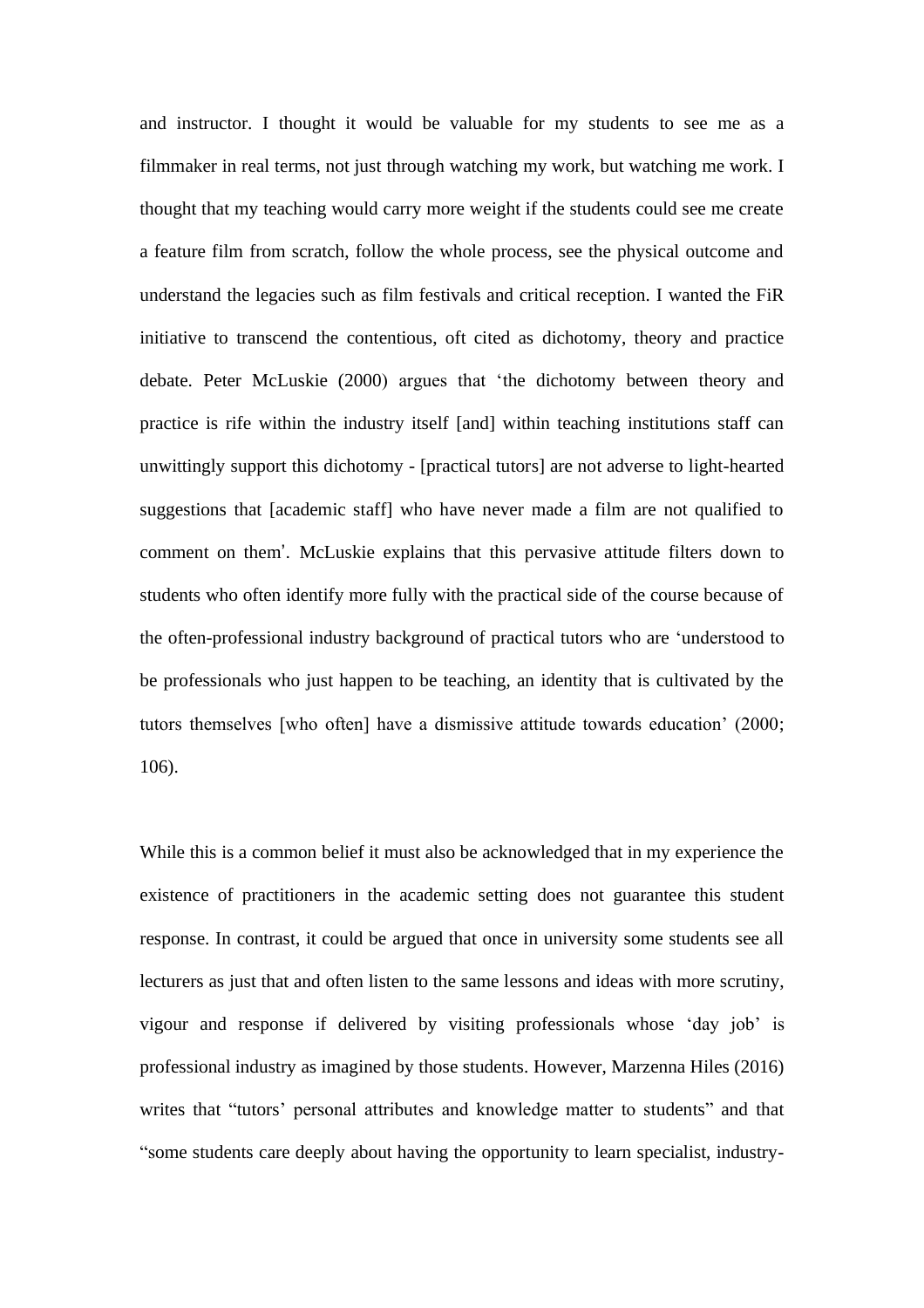based skills". The environment of the film course at SoFT is somewhat unique in that it is a more balanced course in terms of the focus on theory and practice than might be found at courses where film production sits within a media or communications school and film theory sits in a humanities school. The course at Falmouth requires students to undertake more theoretical modules than practice ones. Lecturers often teach across both strands and the staff is small and collegiate, ensuring that the value of each is not undermined by the other. Brian Winston's (2011) assertion, valid in many instances, that-

'The practitioners pour scorn on the scholars and hold their analyses to be incomprehensible irrelevances. The academy barely tolerates practitioners and thinks their more abstract musings are inadequate inanities. Students, 'great artists' in the making, are in the middle. (2011; 196)

is less prevalent in this instance and therefore provides a suitable environment from which to attempt a project such as being discussed here. Houtman's (2011) belief that 'we cannot have a successful student community without a functioning academic body within the discipline as such and within individual institutions […] the historical dysfunction between film theory and practice and between theoreticians and practitioners can hardly be doing our students any good' (2011; 178) has representation in the practices of the film school here at Falmouth, which enabled the success of the project. The FiR initiative discussed here was envisaged as a way of giving students an industry based opportunity, with the added benefit of having an experienced tutor on hand to guide the day-to-day learning being undertaken by students in a 'failure is welcome environment' where lessons about cultures,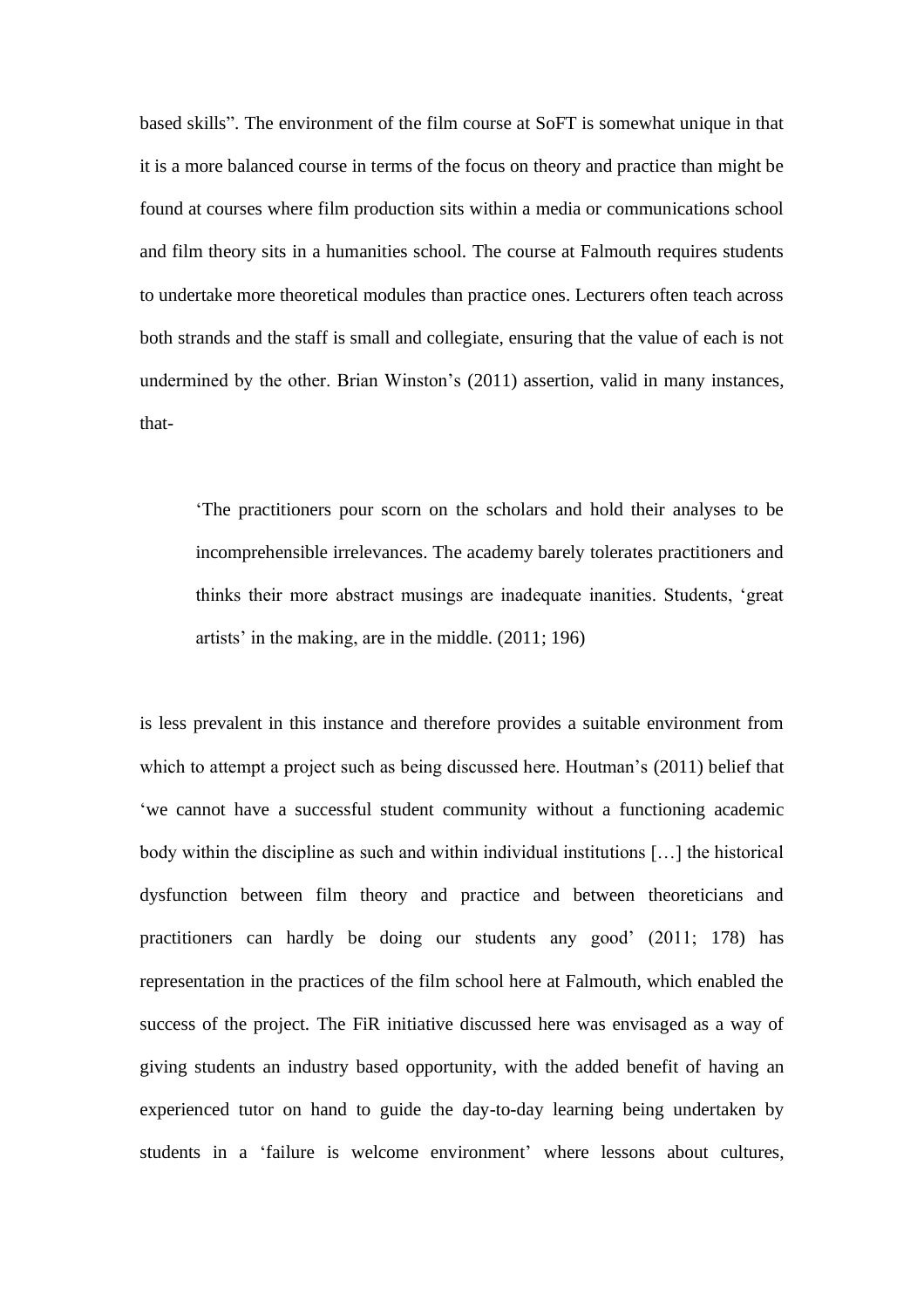hierarchies and etiquettes could be delivered 'on the job' but critiqued in real time. by Clive Myer (2011) writes that 'industry practitioners have been known to query the relevance and very existence of film schools […] whose graduates, they fear, will be intent to enter a brittle industry without any experience of what the industry refers to as "the real world'" (2011; 03). This project helped to provide students with experiences that help answer that query, while ensuring critical and theoretical questions were encountered and addressed. The stakes were high - the film had to be made - but the stakes were not necessarily as high as an external industry project where more money, investment and people's jobs and livelihoods would be at stake. It's this understanding that I believe allowed me to ensure multiple objectives for the project could be aimed for. On the project, I was both 'academic' and 'creative'.

I believe it is incumbent on universities to retain a sense of loyalty to the development of critical citizens in all fields, while also acknowledging and indeed finding new ways to address the needs of students to develop skills. FiR was imagined to do this. Mette Hjort (Interview, 2012) says 'much of the work of film scholars is disconnected from the milieus of practice […] I would like to see film scholars play a more active role in supporting those milieus of *practice* where thoughtful, creative people with a lot of integrity are trying hard to make films that make a contribution to our societies and communities'. This was another motivating factor in designing FiR as an initiative that supported the production of an independent film that students could work on. Students often value, or are perceived to value, the opportunity to work on high-end commercial studio productions but I believe students can also benefit from a greater understanding of independent filmmaking, both in terms of their assessment, their graduate careers and more widely in terms of broadening the horizons of their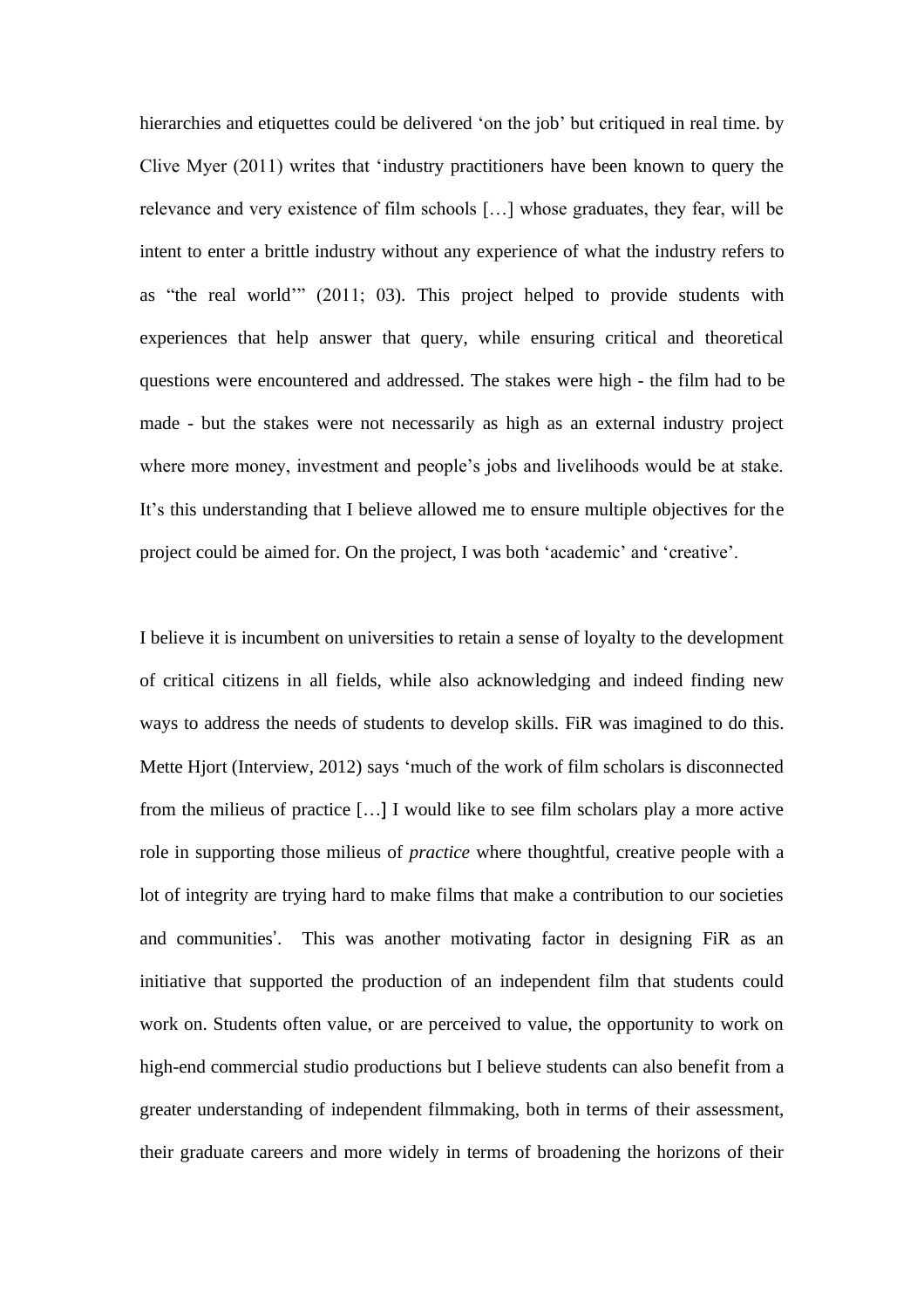cinematic experience. Aparna Sharma (2011) writes about how professional creative practice in film education environments 'exceed and critique dominant and mainstream cinematic conventions' and lead to the emergence of a new type of practice. She claims that 'while dominant conventions necessitate critique and deconstruction' students need to see, understand and engage in a diversity of filmmaking and critical practices. *'Wilderness'* is therefore not a traditional commercial micro-budget film nor a student film but something else. Something that in the words of Sharma is 'context-specific' (2011; 167). It is its own thing, a hybrid that is created in a very specific way that shows the validity of the practical approach in its successful completion and also that this type of model can find traditional audiences on the film festival and regional cinema circuit, to date. As a creative product, *'Wilderness'* exists in a set of contexts that are specific and outside, potentially, the frame of artistic and cultural, knowledge and understanding of the students at the time they joined the project. The project displays a recognised need to engage students in the production of and reflection on different forms of cinema, for example the type of cinema that as Michael K. Gillespie (2017) says-

'Incites and disrupts, while [is] also responsive to the necessities of a politics of pleasure […] a cinema devoted to the multitudes, intimacies and intricacies of art, history and culture […] a cinema of affective encounters, that might compel us to unlearn, and do the work of resistance'.

Russell Sheaffer (Interview, 2012) has also suggested that the practice/theory dichotomy can be beneficially transgressed using the university as a site of resistance and that 'the university [has] a very active role to play in creating a cinematic frame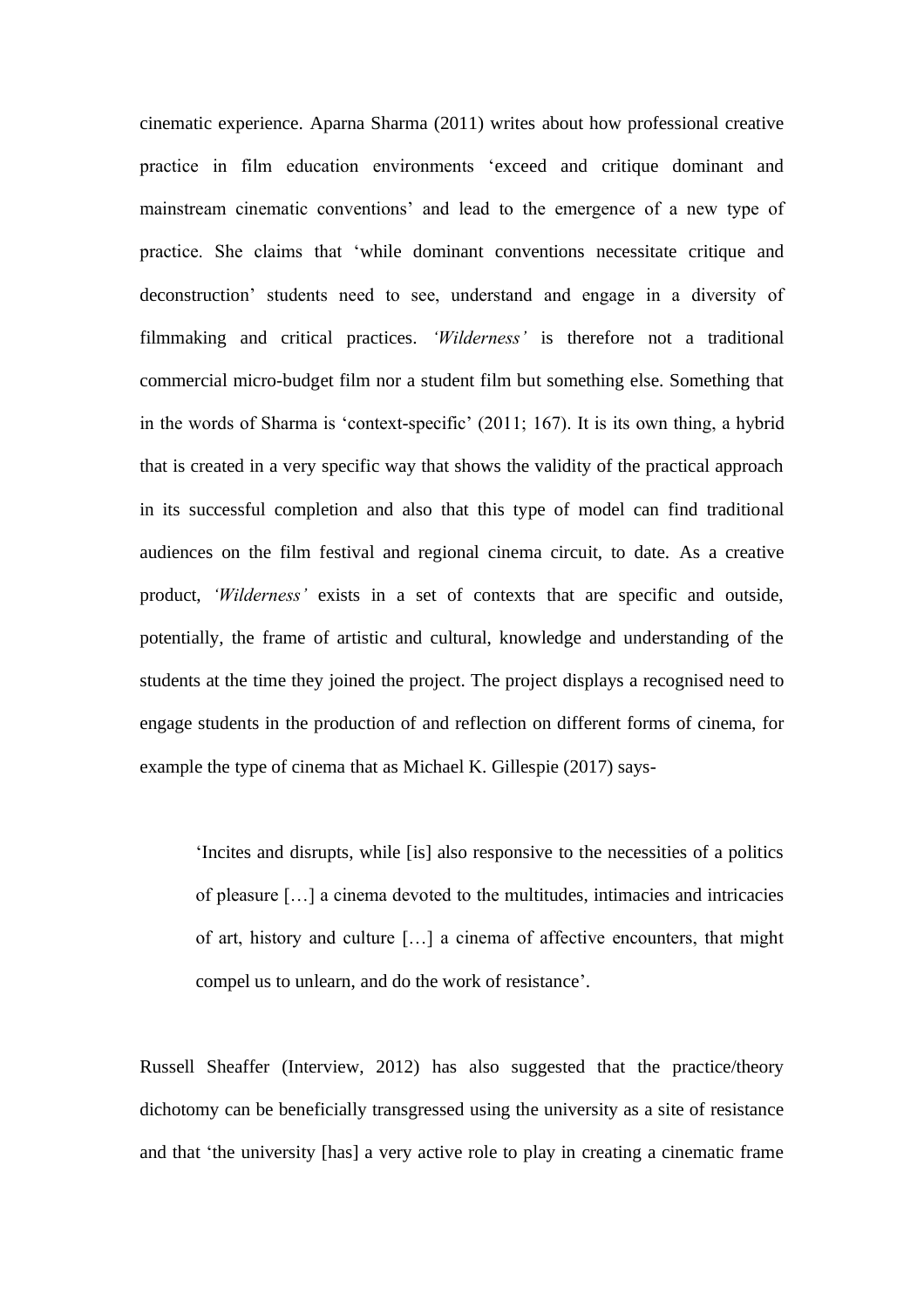of mind from which new creative content can and does emerge'. Houtman (2011) writes that 'by offering our students a choice of conceptual frameworks, a lively and iterated sense of cultural history and theory, we free them from the slavish adherence to models of film-making, models of seeing the world which only allow one perspective, one technology (2011; 171).

This was explicitly part of the mission statement of the *'Wilderness'* project, ideologically speaking. Changes in digital technology both in terms of production and distribution and exhibition have made interventions in production by educational institutions more viable than ever and FiR was designed to exploit such an opportunity. At the same time, it was not merely intended as an exercise in skills development because as Geoff Petty (2001) writes-

'Experience in itself does not guarantee learning. In order to learn from experience we must reflect on our experiences; try to relate them to theory; and then plan how we might do better next time' (2001; 336).

Specifically, in relation to film education, Jean Pierre Geuens (2000) claims that 'to become aware of theory helps students question what it is they are doing as filmmakers as well as grow as active participants in the cultural debate of their times' (2000; 78). This is not always accepted by students. Winston (2011) says that students 'often simply do not want to know' and that they subscribe to the common belief expounded by filmmakers that creativity and imagination is innate and simply occurs and that simply doing it, sans critical reflection, builds skill and ability. As he says, 'intuition trumps inference' (2011; 195-196). This doesn't bear scrutiny and when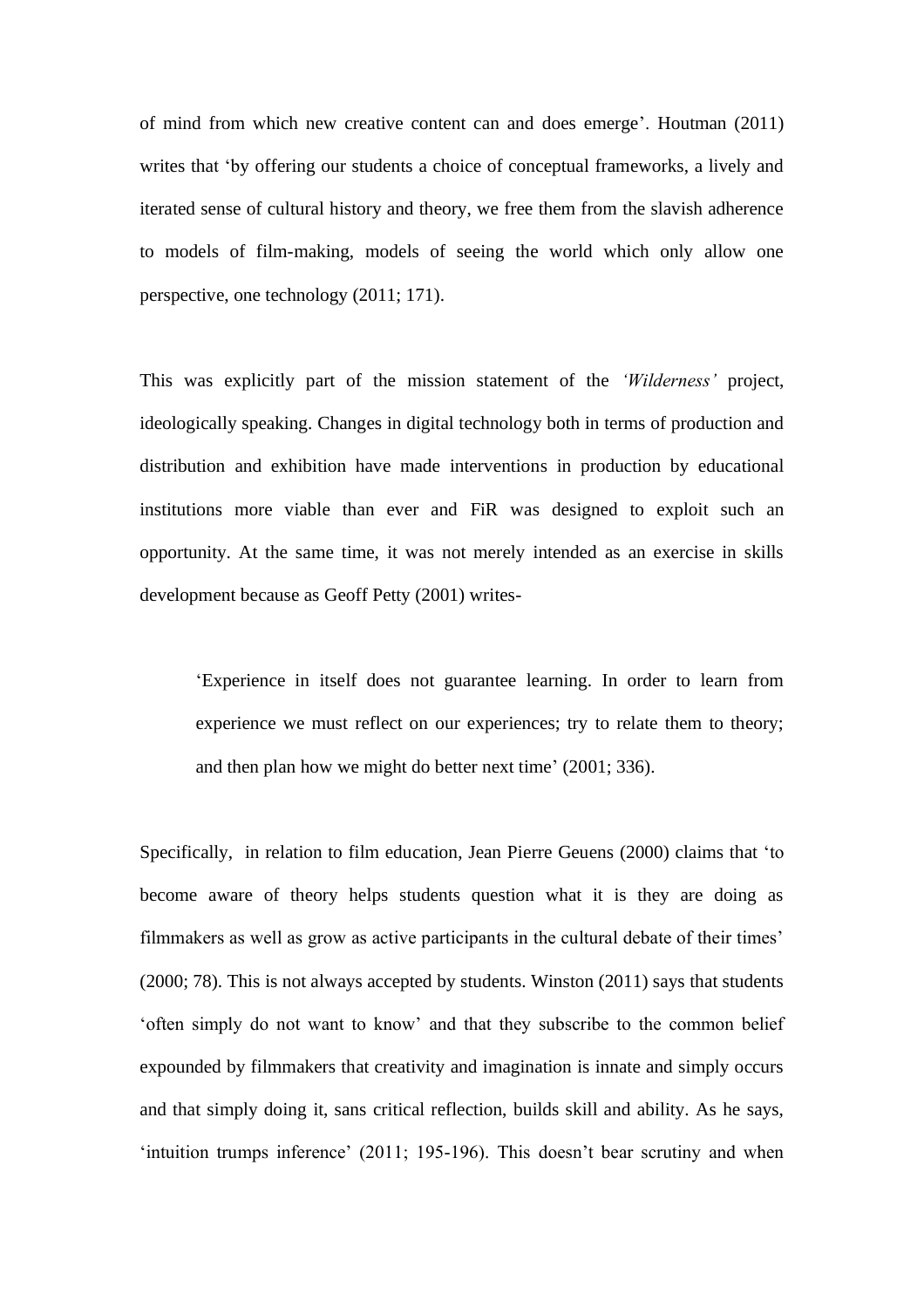scrutinized reveals complexities. Winston explains of discussing a collaboration he undertook with a filmmaker, where the director of the documentary under question rejected the notion that he was working from theoretical understanding. Winston asserts that the filmmaker 'has a theory, whether he calls it one or not' (2011; 193). Writing about jazz, the film critic Otis Ferguson said 'the best people I have discovered to learn about music from are actual musicians, who would not be found dead in the kind of talk used to describe their work' (in Bordwell, 2016; 50). As a teacher, I believe that there are critical and theoretical underpinnings to a filmmaker's creative process even if these are not explicitly admitted or even understood by the filmmakers themselves. The resistance of artists to admit to theoretical thought is common across artistic fields and this is picked up by students entering the academy to study those artistic fields and the university can act as a site of deconstruction of this and other myths. Abbas Kiarostami claims that '' [QUOTE]. While the textual analysis of a filmmaker's work may be something best left to academic scholars, analysis of process and how this is informed is often best learned from filmmakers themselves. *'Wilderness'* was a chance for students to see the artistic process build, develop and be completed and question the decisions and choices made as they were happening.

How this was attempted in terms of student learning will be addressed in the methodologies and analysis sections of the article. I thought it was important to open up the process of the making of the film to students as widely as possible. The script development and casting aspects of pre-production were relayed to the wider student cohort as they were happening through Masterclasses and as the later section discusses, my role as teacher was most intense during the on-set production. The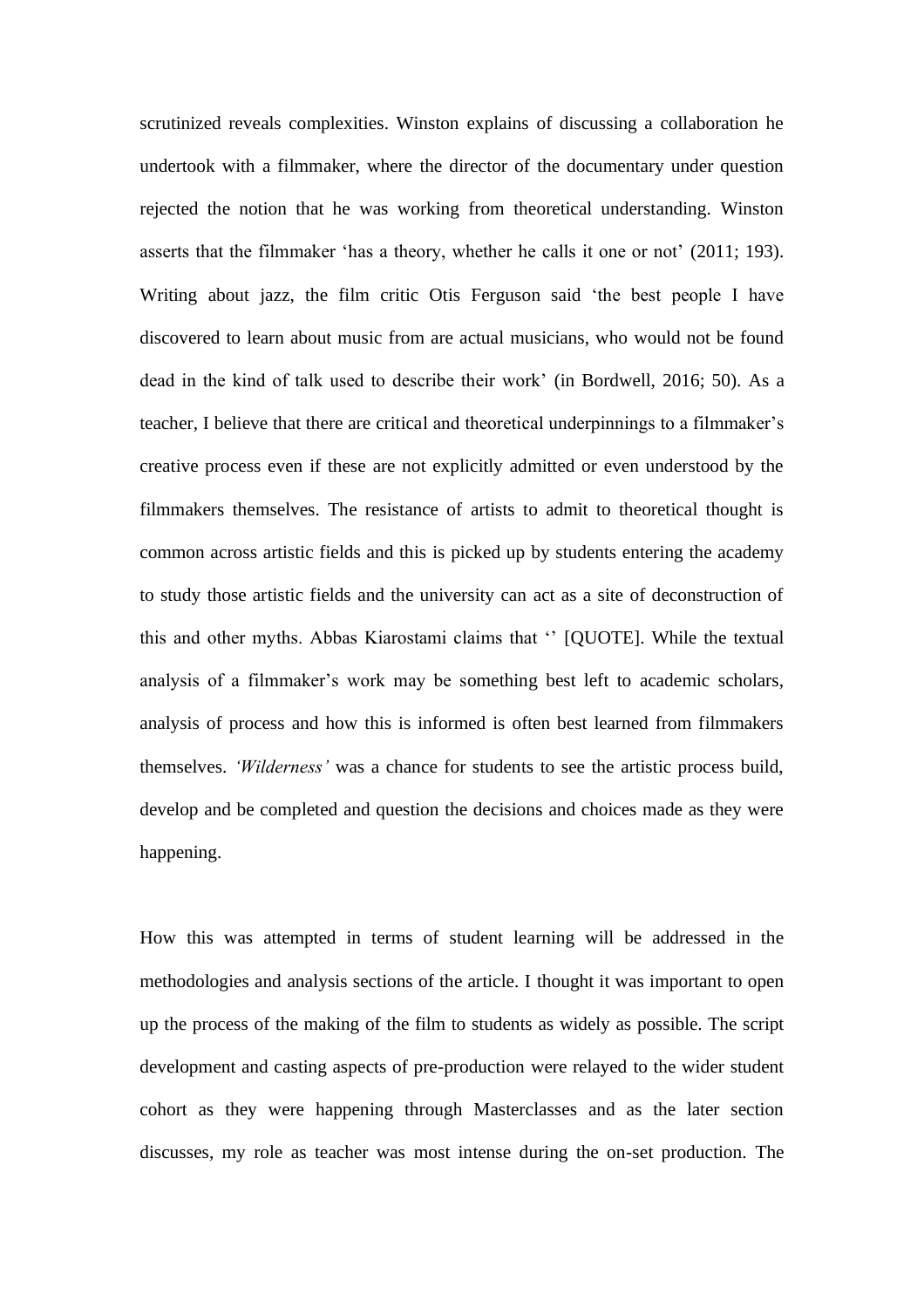opening up of the process, the regular discussions about influences and music and the planning period that we had were also part of an attempt to ensure that the project was minimally impacted by an equipment fetishism I had witnessed, particularly but not exclusively in male students, since starting to teach film in higher education. This is also known as 'gadget love'. Tiago Baptista (2013) and Geuens (2000) have both written on the importance of not fixating on equipment and camera gear and filmmaker Alex Cox (2008) sums it up when he says 'just because you have a camera and editing software doesn't make you a DP or an editor' (2008; 295). Working in a film practice education environment that seeks to be analytical, reflective, cinephilic and theory driven is difficult, indeed could more closely be defined as an act of resistance given the skills driven agenda of government and industry bodies in terms of educational ideology. Adrian Wootton (Interview, 2012) argues that universities should focus on 'equipping graduates with the skills required to fulfill the burgeoning job vacancies that will be created over the next few years'. This kind of mindset is prominent in Skillset dominated British higher education where a focus on skills and professional development is valued above all else. What it ignores is the possibility for filmmaking in a wider context, as an activity of collaboration undertaken for artistic endeavour and not merely as the site of employment. This is a view consolidated by Duncan Petrie and Rod Stoneman (2014; 07-08) regarding the 2003 Skillset strategy *A Bigger Future* and the 'total lack of any acknowledgement, let alone discussion, of the potential of education and training beyond the narrow and instrumental acquisition of skills to serve industry'. The sidelining of creative educational attributes for the sake of 'skills' has been keenly felt. Erik Knudsen (2000) claims that it is 'undeniable – and perhaps worth repeating – that the moving image is a creative medium first and foremost […]Without this premise, there would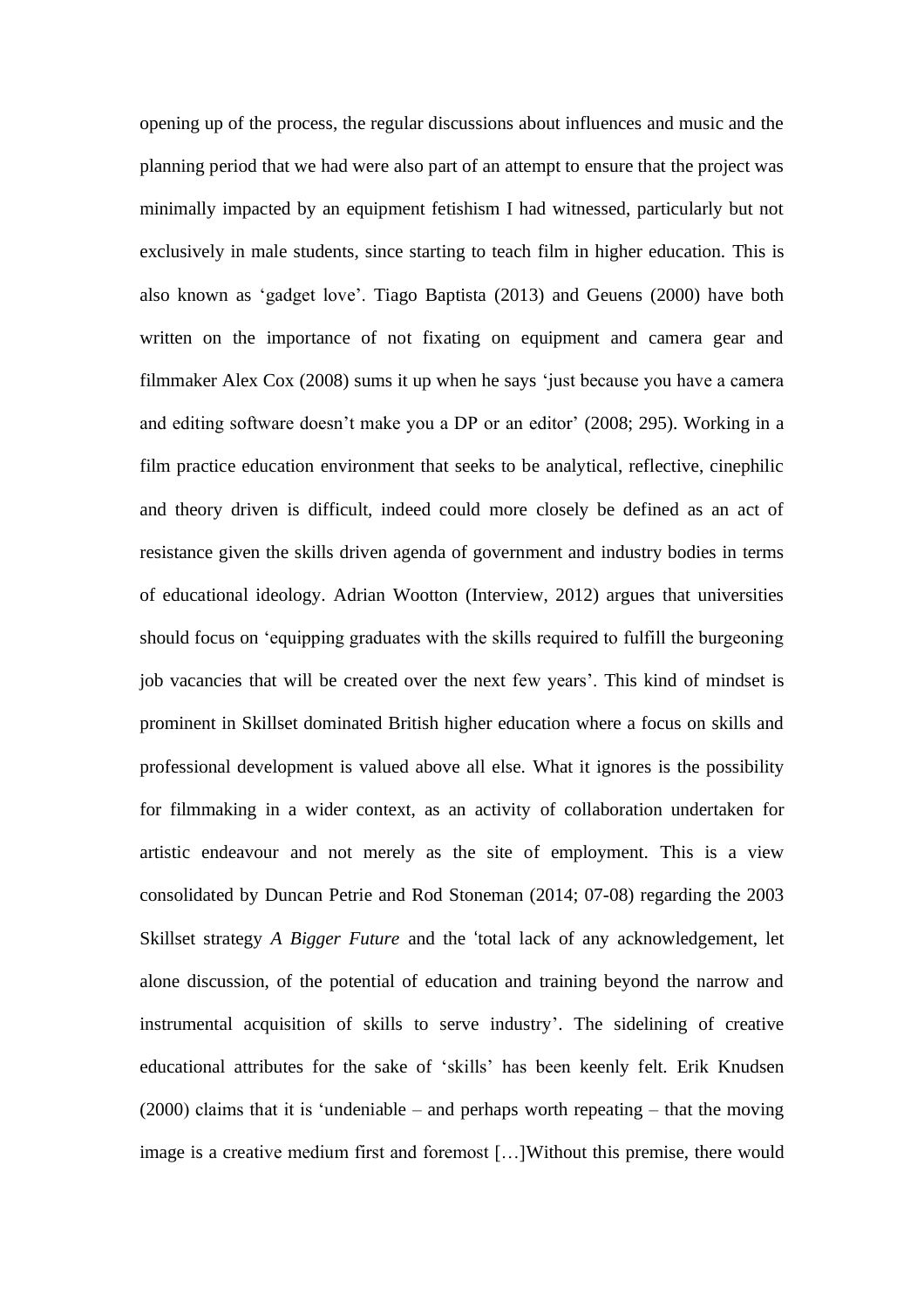be no industry'. It was these kinds of discussions that I hoped the project would inspire. Through necessity of time and budget we would embark on creating a type of independent film that is often created using the same fundamental practices as an 'industry film' but that artistically and ideologically sits outside. One of my most personal aims was to introduce students to the idea that there is not a singular way to make a film and also there is not a singular way to gain access to experience and climb the ladder to professional success. Prior to the final stages of pre-production I shared an 'influence pack' with the student crew4. This was a list of films, music and literature that served as reference points during the writing of the film and in the discussions that Justin and I had held as we worked towards filming. In retrospect, I would like to have scheduled time to screen one of the films, *Opening Night*  (Cassavetes, 1977) as it was clear as we progressed through the shoot that not only had the students not watched any of the films but they had no idea who the director of *Opening Night* John Cassevetes was, and by association, the kind of film we were seeking to emulate in some way.

The next section discusses the methods that have been deployed to track the learning and experience gained by the students who applied and were successful in gaining a place working on the production of the feature film *'Wilderness'*.

## **Materials and Methods**

The FiR project was conceived as a long-term initiative that involved students to varying degrees across the lifecycle of the film's production. While a significant

<sup>&</sup>lt;sup>4</sup> The music playlist that was sent to students can be found on Spotify [here](https://open.spotify.com/user/drgonzolives/playlist/3fQWIYEsxfivrBIM9VoJBl)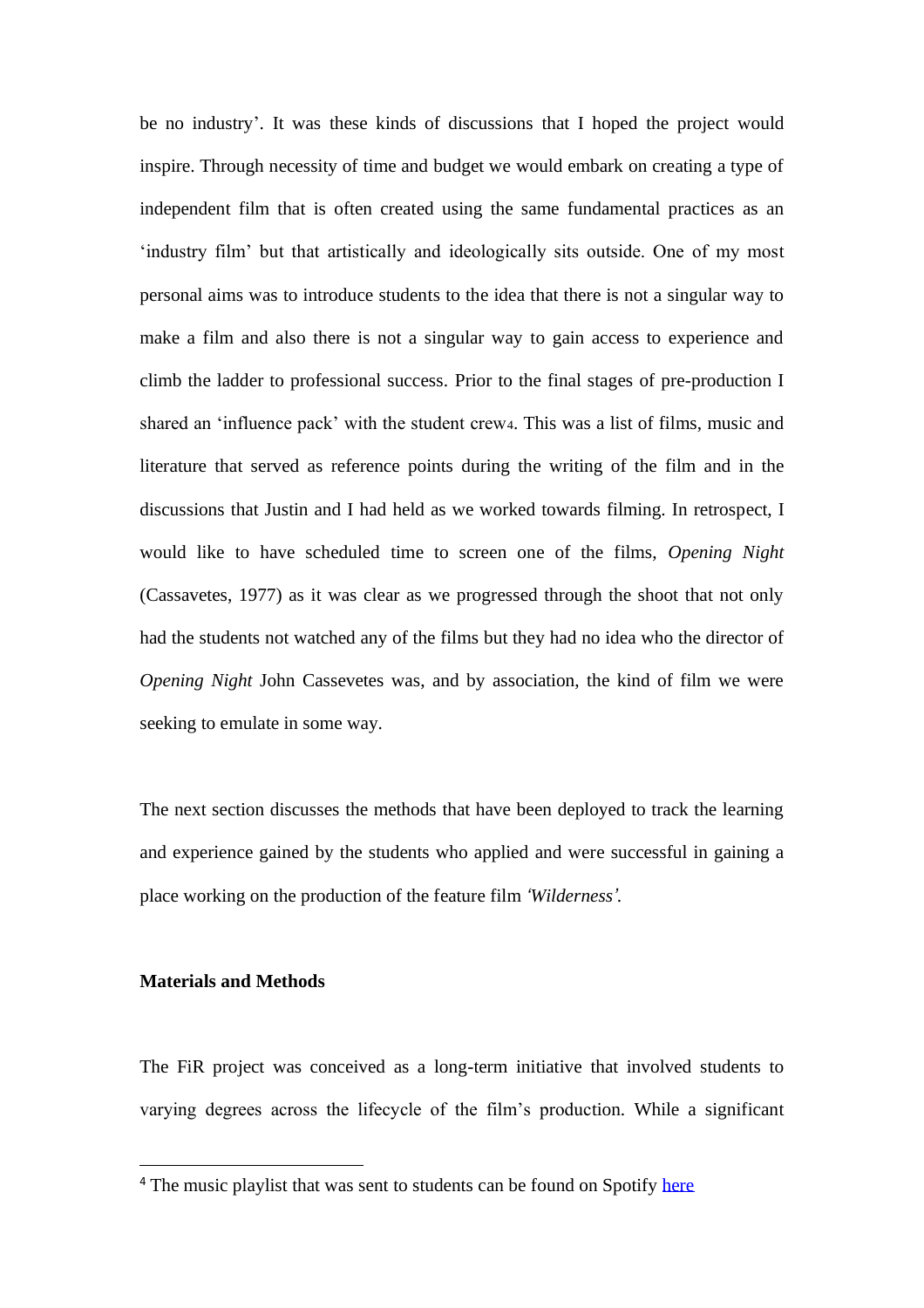number of students would benefit directly from being involved in the pre-production, production and post-production stages the project was visible and open from before the script was written and different stages were made available for students to engage with and understand through talks and masterclasses with Justin as director, myself as writer, and both of us as producers. The project was launched in May 2015 in front of students who were informed of the timeline and opportunities to get involved – applying to work on the film or simply observing via general talks and masterclasses when Justin visited the campus or when I delivered some open teaching around different milestones such as script completion. Alongside the desire to open up the process to as many students as possible, not just those successful in their applications, was the understanding that the demands of the shoot itself would result in reduced opportunities to be critical, reflective and discursive with students about the choices and direction of the production. As Bill Nichols (2011) says 'the ideal time to attempt an integration of theory and practice is in pre-production. This is when everything is up for grabs, when the very topic and approach, theme and tone, structure and effect of a film is the precise subject of discussion' (2011; xv). I knew that discussions around influences, script decisions, creative collaboration, would have more space in the build-up to production than production itself, from experience.

Students were invited to apply to form the crew, working with the professional heads of department. Director Justin, who also acted as cinematographer and editor Steven Worsley interviewed the applicants and made the decisions on who to accept. A professional gaffer/camera operator was brought in to ensure the smooth running of the camera department. The sound department was headed up by film school technician and former industry professional Jem Mackay. He was not involved in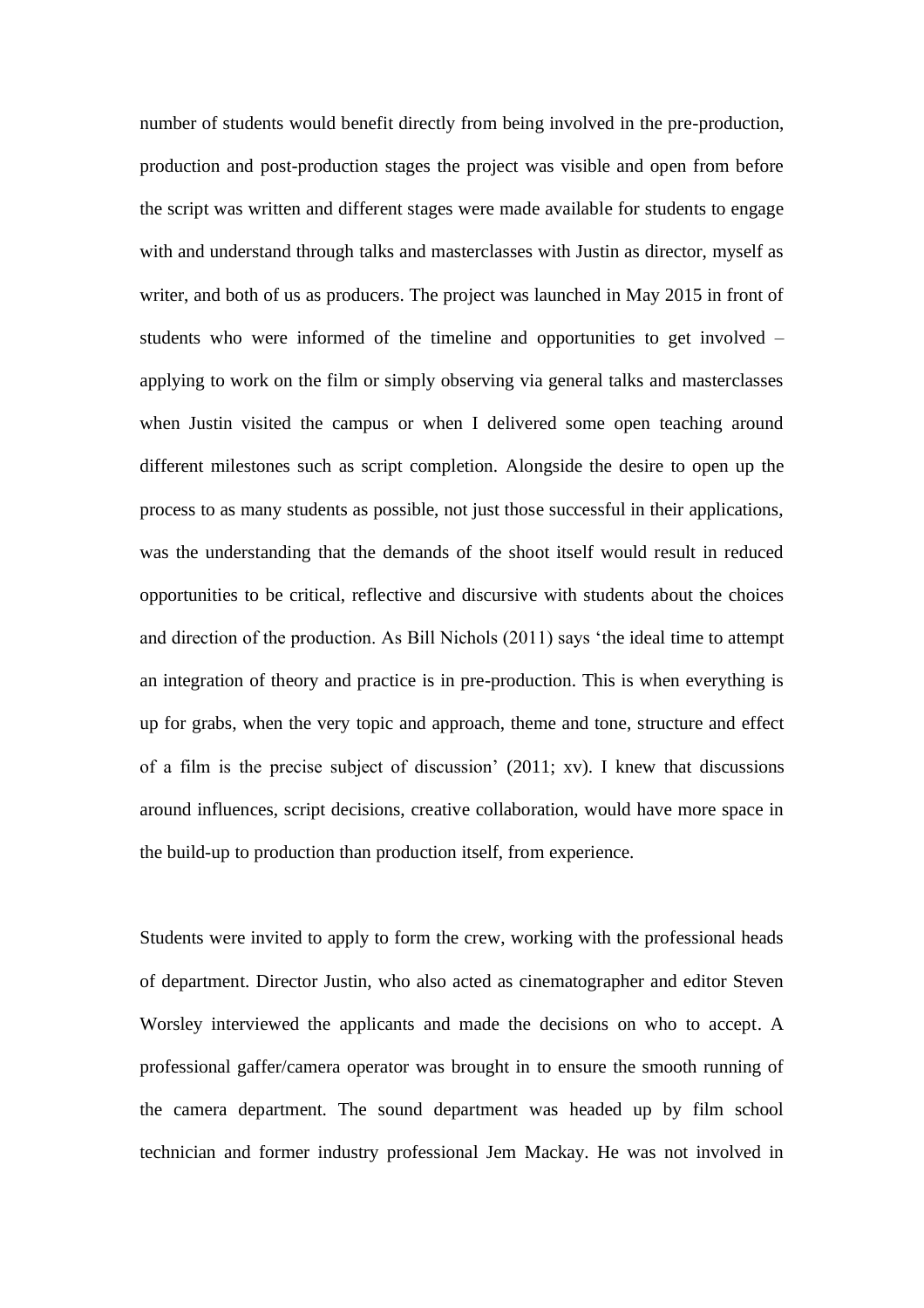student recruitment and neither was I, to ensure no accusations of bias could be levelled. Applications from students to crew the film were invited in December 2015 in the hope that students with paid or voluntary work commitments outside of university would have sufficient opportunity to try to make other arrangements. Students were invited from all across the school of film and television, so film, television, animation undergraduate courses and the MA film & television. The process was inclusive and as mentioned, no university staff were involved in interviewing or decisions so favouritism or other prejudices would not be an issue. I put together with Justin the application structure – a written or filmed application stating why the student felt they should be given the opportunity – but the interviews were conducted by Justin and the project's professional editor, Steven Worsley. No one from the School was involved as I felt this could lead to accusations of bias or prejudice by those who were unsuccessful. In the end that fear was misguided as only 20 students out of the school's 600+ cohort across film, television, animation and vfx, and MA film and television, applied, for the project.

The crew list was built to enable up to 25 students to benefit across the duration of the production. Some of these would be interviewed as production assistants and were invited from the first year of the film and television cohorts. Others would be assistants in departments and these would come from the specific modules on the BA (Hons) Film course that related to their studies and career progression aims. This means that camera assistants were interviewed from the Cinematography pathway cohort, the same for sound, production and post-production. Documentary students were interviewed to make a behind the scenes film of the making of the film.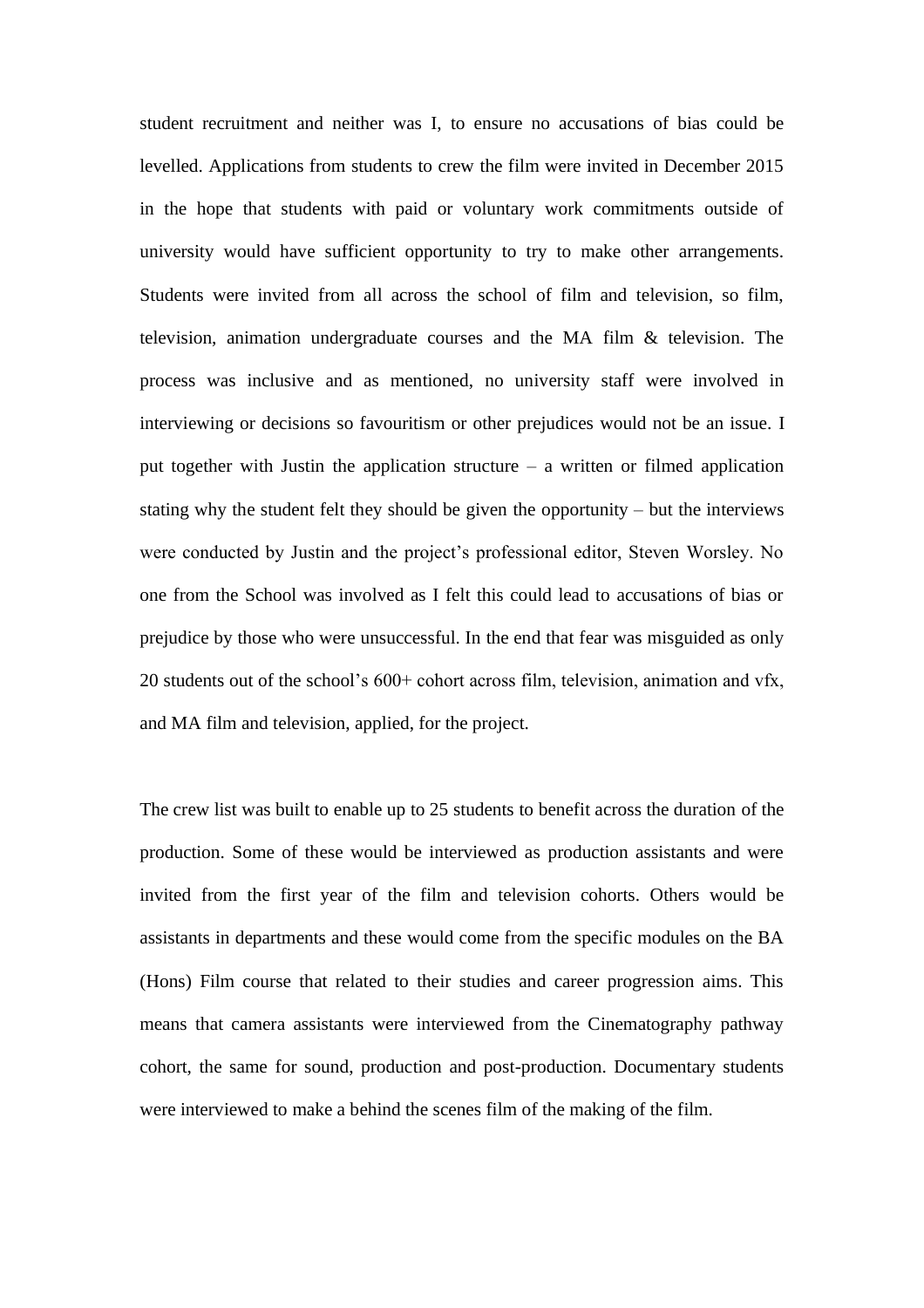Mentoring on the project took several forms. With a small, manageable crew in place, Justin was able to engage with student crew members to a considerable degree. Having experience of creating work in this way previously meant he was used to finding time to talk over his process, answer questions and invite close observation. A professional gaffer/camera operator oversaw the camera assistants, editor Steven Worsley oversaw the post-production and sound recordist Jem Mackay oversaw sound. These professionals and the technician Jem worked closely day by day with their departmental assistants in the immediate run up to and the duration of the shooting of *'Wilderness'*. In my role as lecturer and project convener the mentoring of students was my main priority alongside on set producing as the project ended preproduction and was being shot. I made sure I was always available to students to answer questions and ensured I observed their work and behavior as much as possible, offering guidance and support in areas where they did things well that showed initiative and good understanding as well as when they did things that may have caused them problems in what might crudely be termed a 'real world' environment. I then ensured that they were praised when they showed a 'positive' change in behavior. The quotation marks are used because in truth the project was created in a real-world environment and the production was conducted in the positive, independent manner of previous films created in this way by the production team. However, it was also important to impart lessons that reflected the hierarchical nature of film industry productions and to increase awareness of the time sensitivities of all film production. The need to fall into an organizational structure that ensures the work is not slowed but also leaves room for discussion and reflection so creative opportunities in the moment was attempted to be maximized so that students felt included but also knew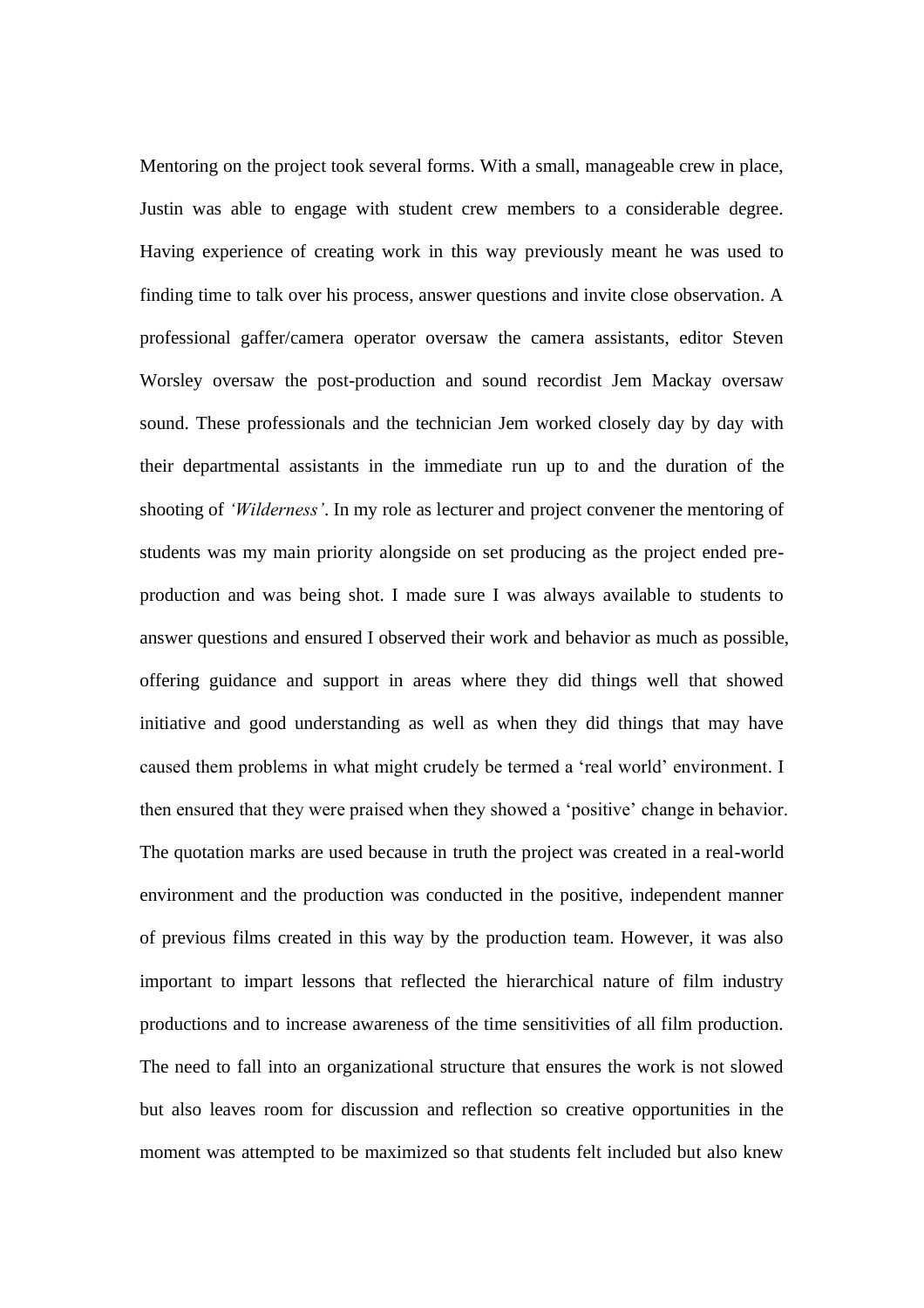the limitations of their involvement and learned when questions and observations were appropriate to be aired.

The scope of the project could have been very different. There are multiple ways of approaching production with students involved. In truth, this project was one where creative student involvement was relatively low but student labour and 'learning by doing' was relatively high. Considering the complex, practical demands of working with a student crew with low to no experience on the creation of a feature film the aim was to create an environment that would result in a finished film project but also an environment that involved students in high quality film production. The project enabled them the chance to gain crucial production experience where mistakes could be safely made and lessons of hierarchy, communication and responsibility could be learned and reflected upon without failings resulting in embarrassment or expulsion from the set and project. Another, not inconsiderable aim was to use the project to increase student awareness of modes of production and modes of cinema that added to their existing, formative knowledge of 'Hollywood' production. Through practice and practical engagement the project sought to introduce students more directly to concepts of independent film and cinema and the methods of production that run counter and in addition to ideological modes of film production that still dominate student and indeed wider cultural understandings of filmmaking practice. The intense, communal nature of independent film production allows students to access experience of the fundamental processes of filmmaking in a more hands-on way than merely observing large-scale productions. Part of the intention of the project was to highlight the different, more multi-task and multi-role based approach that is symptomatic of independent film production in the hope it opened up ideas of how to make films in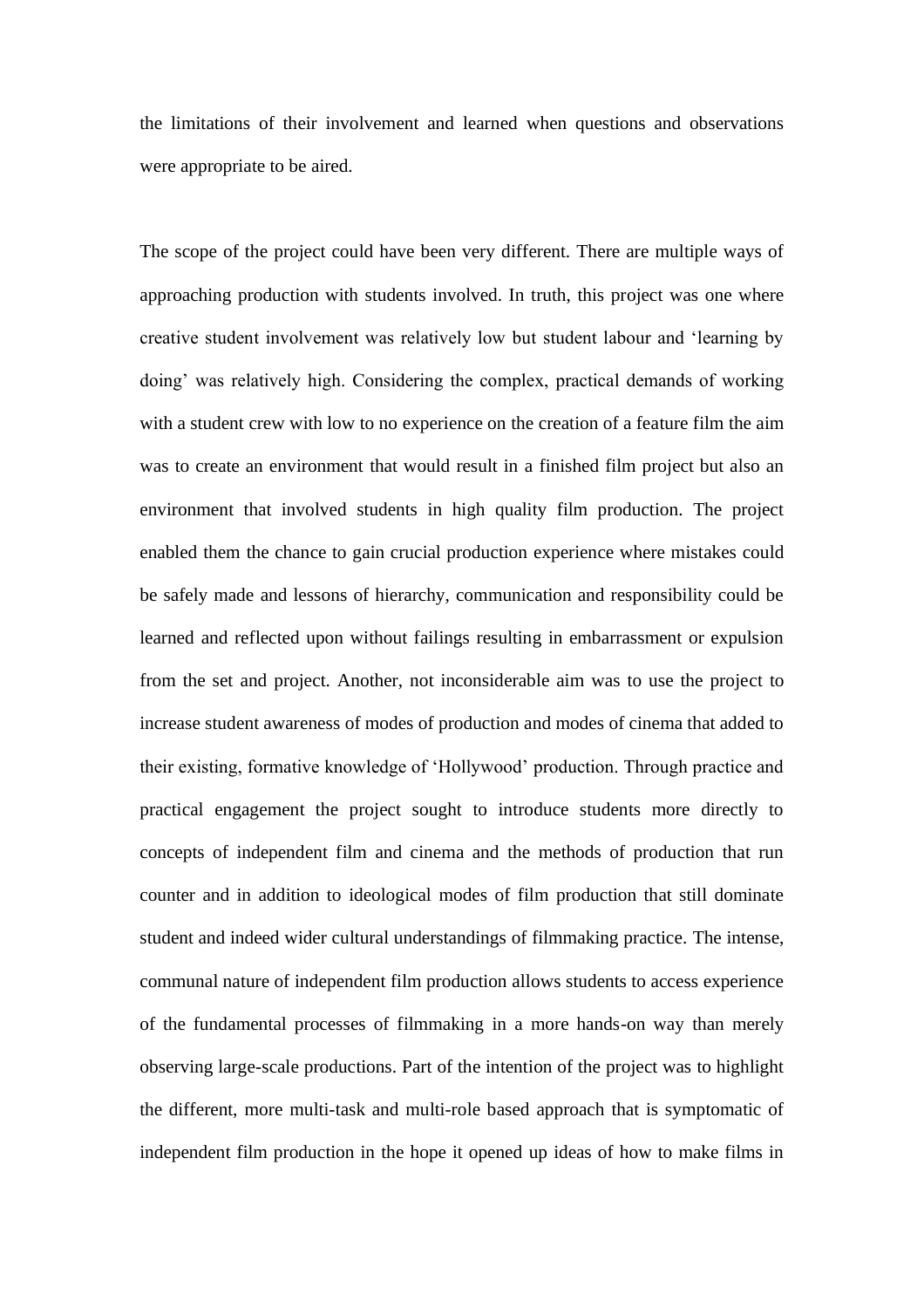different ways. However, they are still arguably lacking the skills and experience to take on roles on the production at a higher level – for example as heads of department or being involved in more creative decisions about storytelling due to the fact that they are in the early stages of their filmmaking and film study careers. While it was pertinent to ensure they were involved in the making of the film in a direct way as active crew members it was also a project that brought together the world of film education and micro-budget independent film production where the goal was to make a commercially viable, professional feature film, something that may have been out of the reach of the students. For example two students expressed an interest in being heavily involved in production design, which was welcomed. However, they didn't respond to invitations to visit potential sources of props and costumes with the director and producers and missed deadlines for their participation to be included. This was not problematic because they were not expected to deliver, only invited to. Their lack of experience of the importance of deadlines and watching experienced filmmakers manage this area of the production was not vital to the delivery of the project and allowed for the opportunity to learn, by doing or in this case not doing. Superficially, it could be argued that this kind of project is merely a means of accessing free labour and resources for filmmakers. However, this argument fails to understand the labour demands placed on filmmakers to both deliver the creative project and also educate and teach students who are learning on the job in significant numbers in a highly pressurized period of time. It is not an easy thing to make a film in this way. Already intense situations are not eased by an inexperienced student crew, they are if anything exacerbated. However, the result is a production where the completed film feels hard won but with an additional layer of achievement attached, that of empowering students to take charge of their own future filmmaking through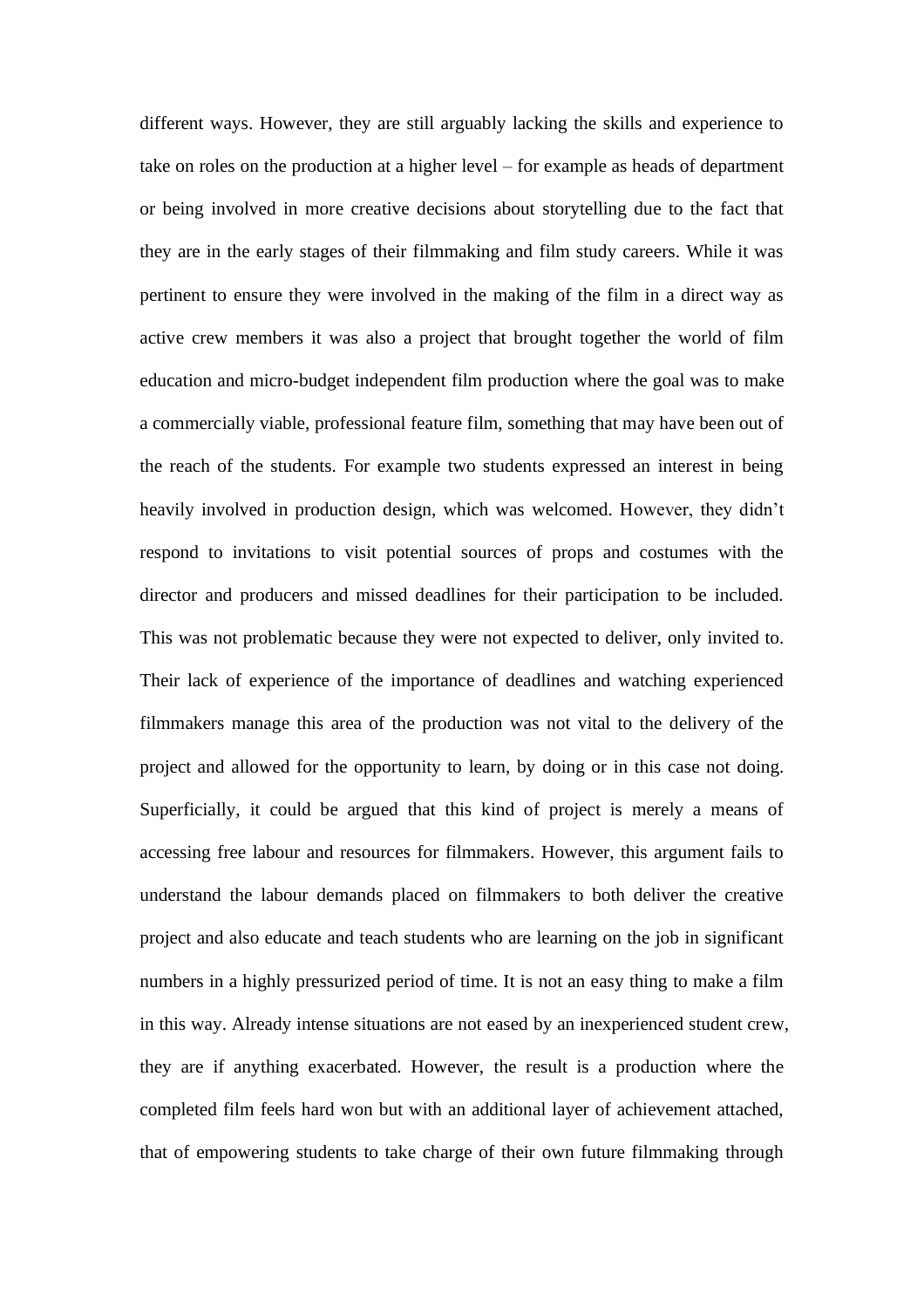exposure to independent filmmaking practices. *'Wilderness'* is a film that has multiple purposes. It is a standalone piece of professional, creative art created in a unique way. The unique way serves as a flagship project for the film school that raises awareness within the industry and also attracts student applications to the film course, in particular. It is also a high quality teaching project that invites students to witness and engage with independent filmmaking practice that is more directly relevant to the work they create for assessment and will likely embark on post-graduation than the high-end, mainstream productions they may be familiar with upon entry to the film school. The project was designed to hit all those markers through careful planning and dedicated management to create an environment and outcome that is mutually benefit to students, staff and the school.

To track the experience and learning of students on FiR and to capture the process itself the following steps were undertaken. There were two behind the scenes stills photographers. One was a professional stills photographer who also shot the promotional stills for *'Wilderness'* and the other was an MA student who was working on set as the first assistant director. A behind the scenes film was shot and edited by two Level 5 undergraduate film students who had just undertaken the documentary filmmaking module on the BA (Hons) Film degree5.

In addition to this, I captured on-set reactions from students through a daily blog written each day by one of the student crew<sub>6</sub>. I have also been documenting the whole

<sup>5</sup> The behind the scenes film created by students on *'Wilderness'* can be viewed [here.](https://vimeo.com/201274100) <sup>6</sup> The daily blogs written by students during the production of *'Wilderness'* can be found [here](http://wildernessfilmproject.tumblr.com/)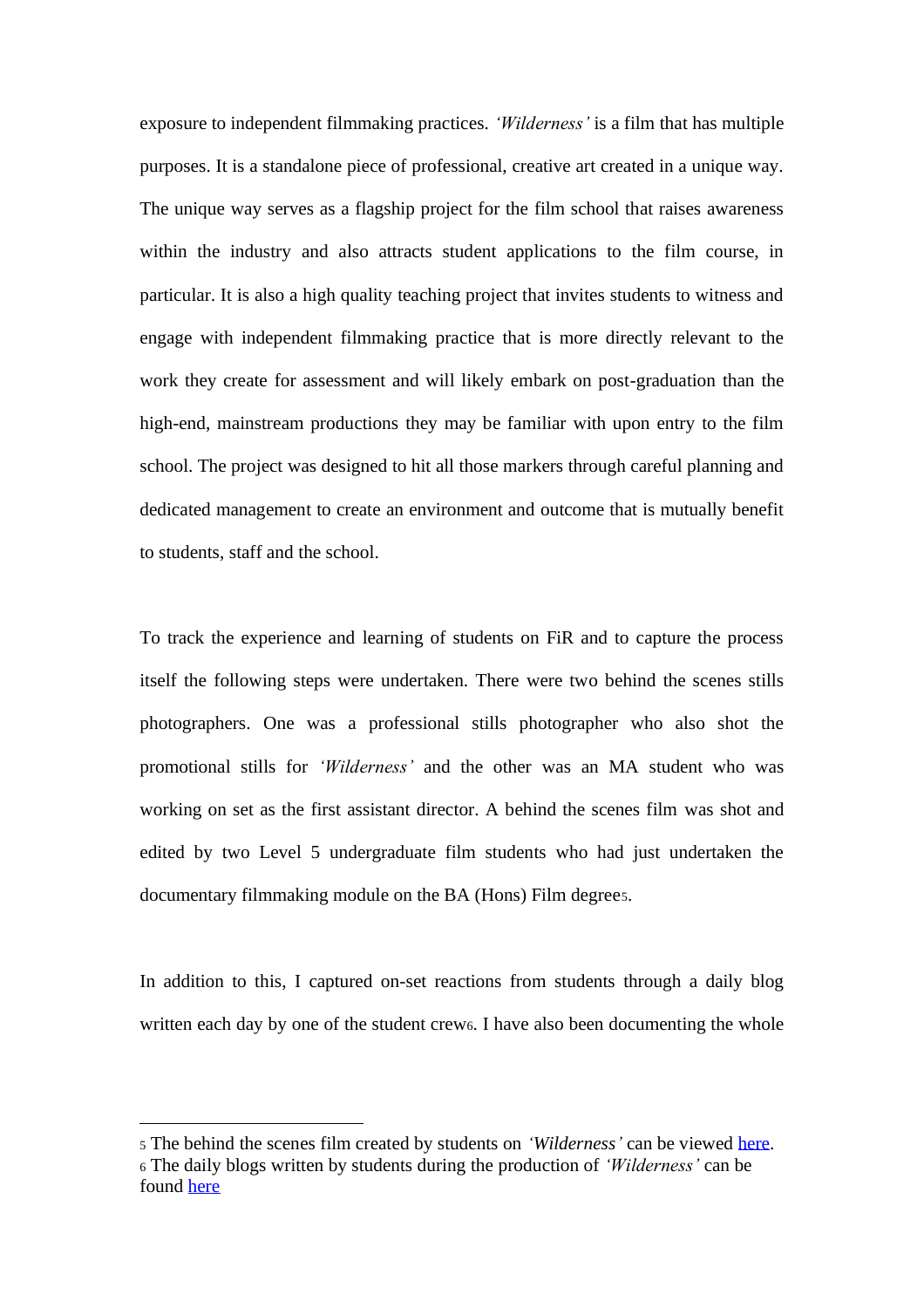process from development of the FiR model, through script development, production, post-production and now festivals and academic outputs on my own blog.

In order to ascertain specific ways in which involvement in FiR may have impacted students' work I held a series of interviews with participants a year after the production of *'Wilderness'* in May 2017. The next section analyses different experiences of the project and draws out the learning and other experiences of students and staff on the project and its legacies.

### **Production Lessons: Student Perspectives**

# **Then**

Firstly, I will analyse some of the lessons students learned as they were working on the project. The information is pulled from the 'Wilderness Film Project' Blog I set up to capture student responses in the moment. Each day a different student crew member would reflect on their experiences and what they had learned, and the blog would be put online by me accompanied by a photograph from the student crew member also taking behind the scenes images. Over the course of the production fourteen blogs were posted – one for each day of our eleven-day principal photography shoot, a pre-production blog on location shooting and two bonus blogs by student crew members to try and get as diverse a response at the time as possible.

What is interesting in the responses at the time are the generalities rather than specifics. On the whole, the most common responses are on the broad, fundamental and cultural aspects of filmmaking that the students witnessed and engaged with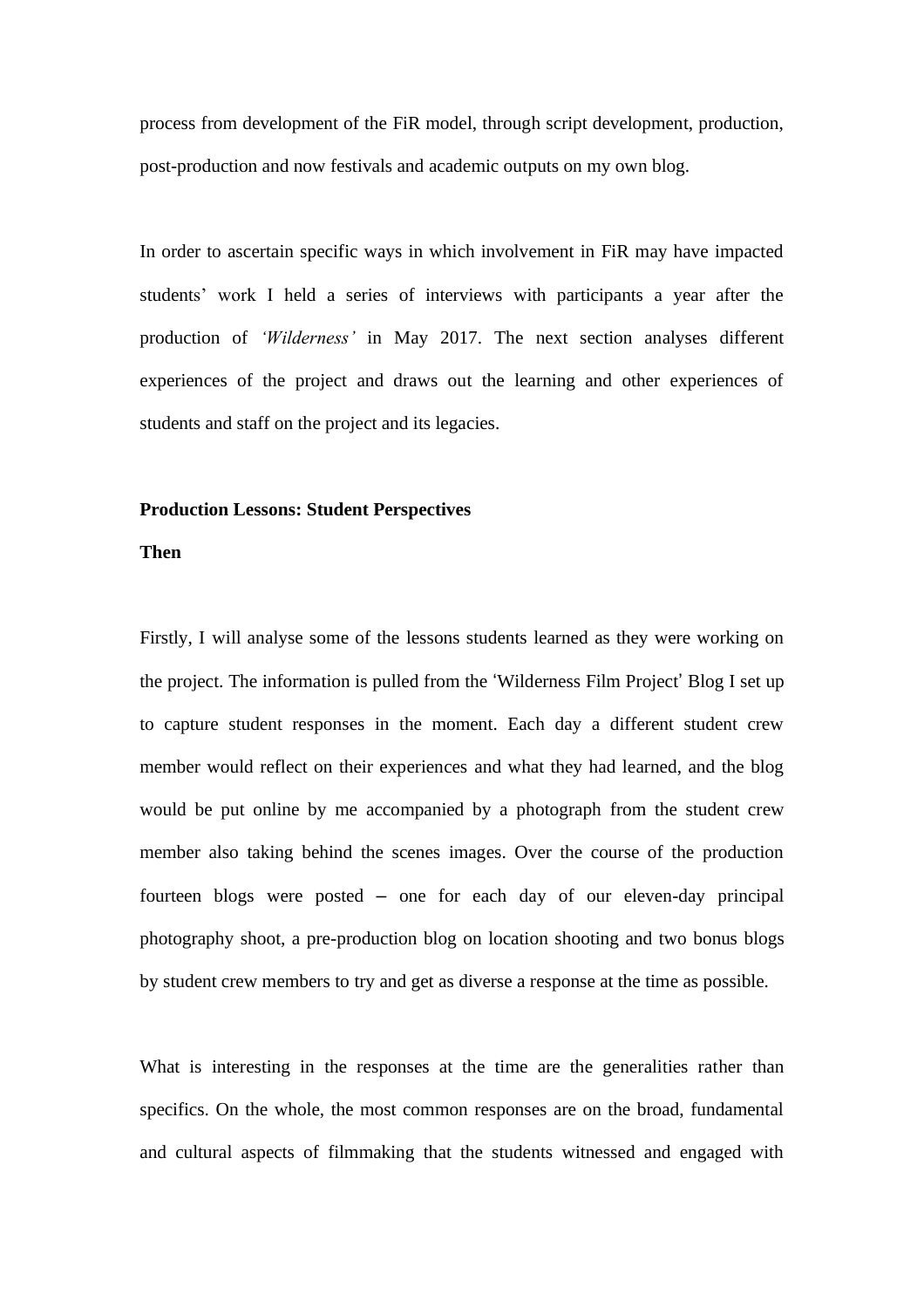rather than specifics about gear or equipment. There were a number of critically engaged responses that used specific events or moments to discuss broader ideas.

There were a number of things that came up across the responses and it could be argued that they represent the core fundamental elements of both filmmaking in general and the aims of this project. Of the 14 blogs, half of them explicitly reference the opportunity and experience afforded by *'Wilderness'*, half of them explicitly reference the importance of the 'team' and 'team work'. Three of the blogs discussed hierarchies and etiquette on set, four discussed problem solving and five mentioned the long hours. However, the topics that the majority of blogs discussed were around three key areas, with eight of the blogs explicitly referencing the director and directing, professionalism and fun. The focus on the director and watching Justin direct and the role of the director on set is representative of the practical importance but also the cultural reputation of the director as the focus of the creative act. Student Jonah wrote that 'being present while Justin discussed the scenes with the actors and Neil was extraordinarily beneficial to my learning. I arrived at a deeper understanding of how to interact with others'. The fact that over half the blogs mentioned professionalism, being professional and/or being on a professional set suggests that FiR fulfilled in part its remit to give students a particular level of experience and be seen as a singular entity and professional filmmaking environment even though it originated within SoFT. Student Stine wrote:

'Working with editor Steven Worsley has really given me more knowledge about the whole post-production process in the real industry and why things are done in a certain way during shooting time and afterwards in the actual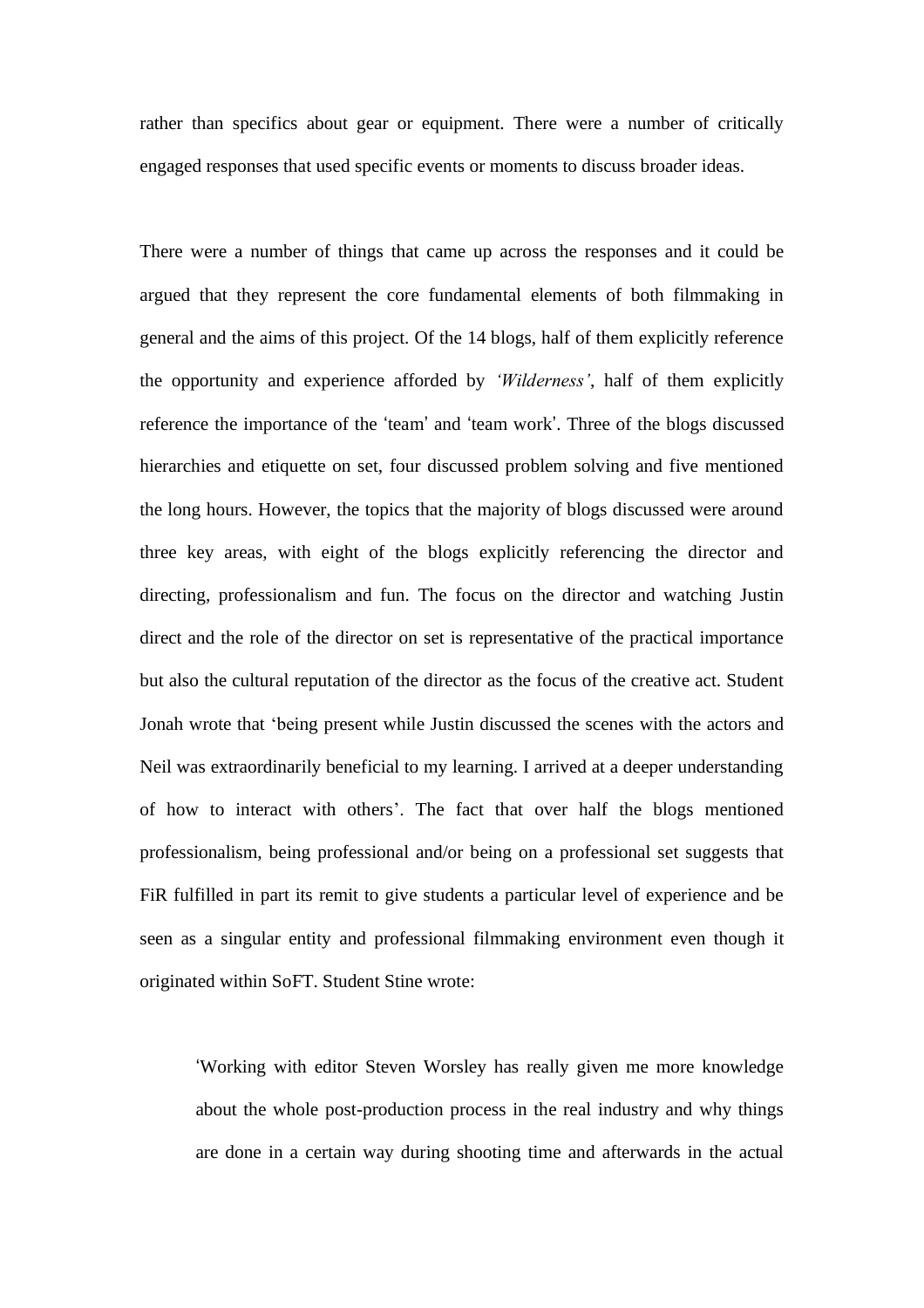edit. It is great to be able to work with someone who is professional and get the chance to ask questions that pop up during the project'.

The final area, fun, is the most personally rewarding area to see reflected in student experience as running a fun and enjoyable set is key to the filmmaking approach Justin and I adopt. We believe filmmaking, despite being an incredibly difficult endeavour - as one of the students Damon said in his blog: 'filmmaking is a hard thing to do' - should be fun and enjoyable. Anecdotally, I see the pressures of assessment and the difficulties of adjusting to university life and particularly on the course I teach, the adjustment of working so intensely in groups, having an impact on students where they do not enjoy being creative and making films. The making of *'Wilderness'* actively ensured that despite the difficult conditions afforded by budget and time restraints it would be as fun and enjoyable as possible with camaraderie and teamwork at the fore. As one of the students Enrico said in his blog:

'I learned the importance of kindness and, once again, team work. I never felt looked down on on set, no matter how small my role was in the scope of the production. This prompted me to do more on set and never let my morale drop low […] a note I want to make to myself for all productions I work on: keep everyone's energy high and communication will happen smoothly and tiredness will have less effect on people'.

## **Later**

A year after the filming of *'Wilderness'* took place, in May 2017, I conducted short interviews with some of the student crew involved to gauge and discuss how they felt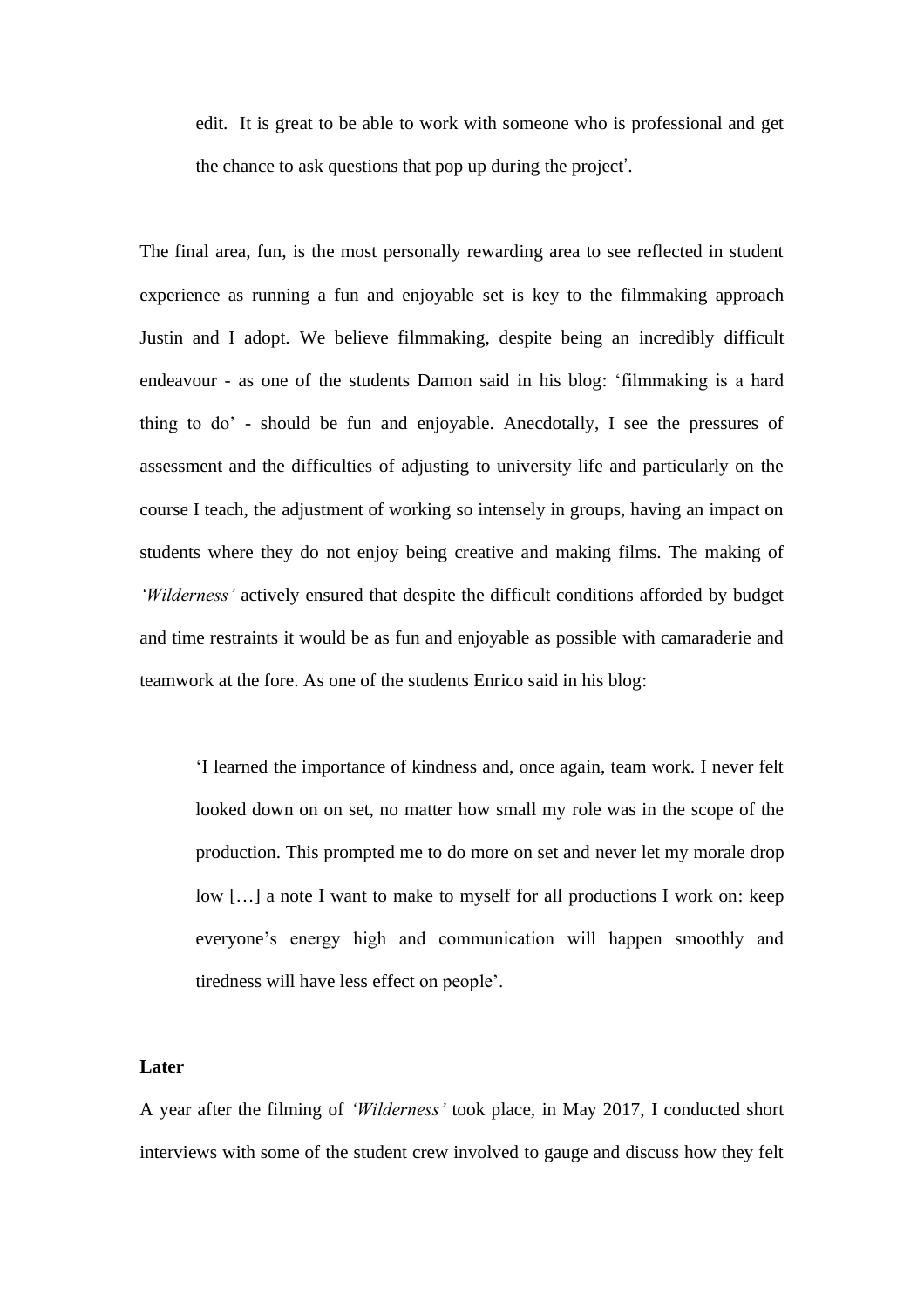about their involvement a year later and more directly how they had taken what they had learned and applied it to their own student film projects on their course. I invited all students to participate in the interviews and seven students out of the twenty-five who worked on the film responded. I interviewed six of these students on video as they could make a day of interviews I had scheduled. One student could not make this date so I sent the questions via email and they responded in that form.

All of the students on video highlighted the value they placed on the opportunity and experience and how they had tried to take lessons around hierarchies and etiquette with them as they worked on their own projects. What was notable was how some students could trace specifics in terms of their process and behavior back to what they had learned on the *'Wilderness'* set, replacing some of the generalities that came up, because they could not have been anything but general, at that time of their on-set experience. Student Enrico discussed ensuring his actors were kept warm on his set when they were filming on the moors in Cornwall. Keeping actors warm through holding coats and refiling hot water bottles was one of Enrico's tasks on *'Wilderness'* as a production assistant. Student Stine discussed how her approach to workflow as an editor was completely changed by being on *'Wilderness'* and how she approached working on her final year projects as an editor using what she had learned in her planning for working with directors, cinematographers and sound designers. She said *'Wilderness'* gave her the confidence to implement a professional workflow on student projects because: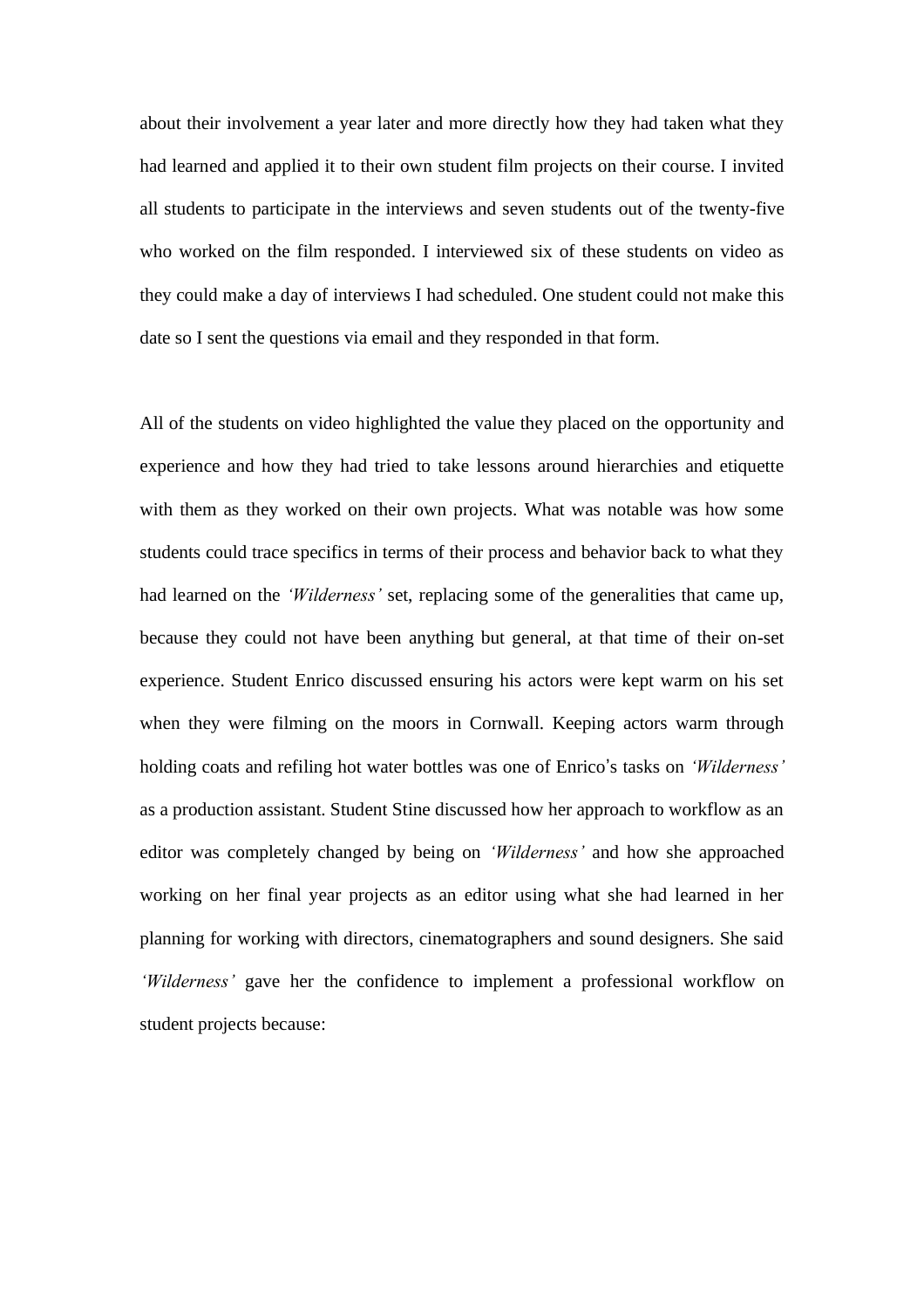'You know that this is what [you are] going to be doing after uni[versity] anyway so therefore you are more confident to do it this way right away, now, better to start now, no time to lose, get into the rhythm'.

Maybe most gratifying in terms of being a producer was student Damon discussing spreadsheets and the value and importance, even though it id admittedly not fun, of planning and preparation in executing a successful production. He said that what he learned most, practically, was regarding production procedures:

'Call sheets [..] all that sort of paperwork, all the excel spreadsheets. I know that feels like common sense but [*'Wilderness'*] did show me how it's done. Those basics are important. It's one of those things you have to learn by being shown it […] that professionalism I think I've carried on to my other projects'.

The idea of learning by being shown, and doing, is reflected upon more in the next section where I discuss what I learned by doing *'Wilderness'.*

The email response from Oliver was thoughtful and detailed. For the most part it was positive but also contained the most critical responses that I collected. I think this may have something to do with the slight distance afforded by email as opposed to the intimacy of video and me being the interviewer. His response made me think about how the project had been framed for students and whether I had done enough to preface the experience in the right terms so the students knew what the aims were and what we were trying to accomplish. I know there is a danger in responding too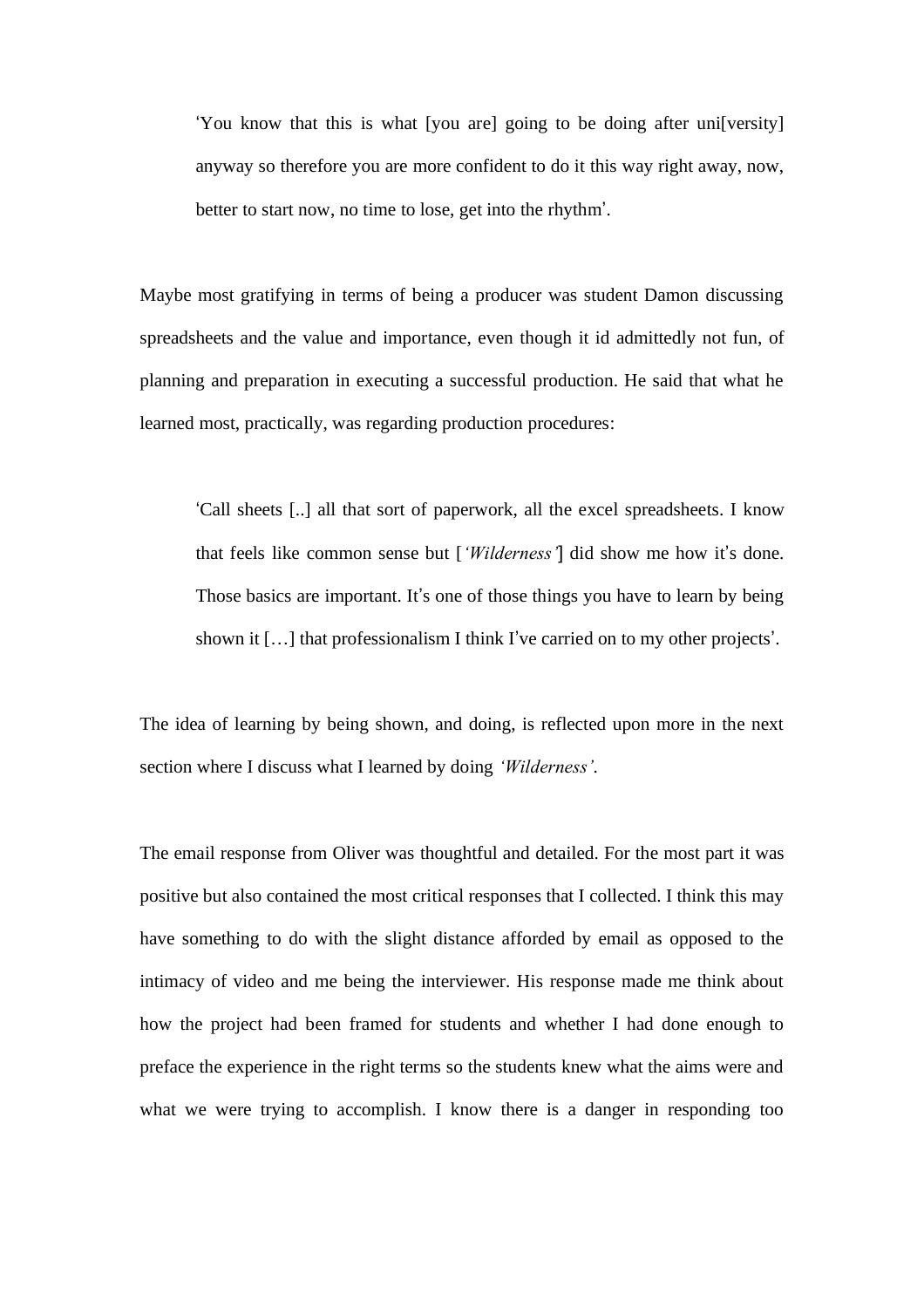intensely to one reflection, but the importance of reflection and criticality to the future development of the project is key. For example, Oliver said:

Is the door to more creative student integration open? The experience is first valuable *because* of a visiting practitioner, but on the flipside there felt less at stake for the student to make a visiting film-makers film […] Free labour exchanged for experience, or creative collaboration: both are good things but it was one or the other, for the future, both intertwined could amplify the experience […] what if a visiting filmmaker is replaced by a student filmmaker […] What if students pitch themselves or stories to the school on a hands-semi-off but on, funded by the school/students annual film project purely by cohort? Well, I cannot begin to imagine how unfeasible it might be, but anyway...'.

I'm unsure whether Oliver simply misunderstood the parameters of the project, elsewhere in his responses and in his on-set blog he is eloquent about the project and his role in it, or whether the project could have been more clearly framed in terms of its aims as a creative endeavour but also in terms of why it was structured as it was for the benefit of the students and their learning. This response definitely gave me things to think about in terms of doing something similar in the future. I wouldn't change the project and while I understand Oliver's criticisms I think what he is discussing misses the point of this particular type of project but I am sure that I could have discussed with students in more detail why we were making the film in the way we were. There is definitely a space for projects similar to what Oliver alludes to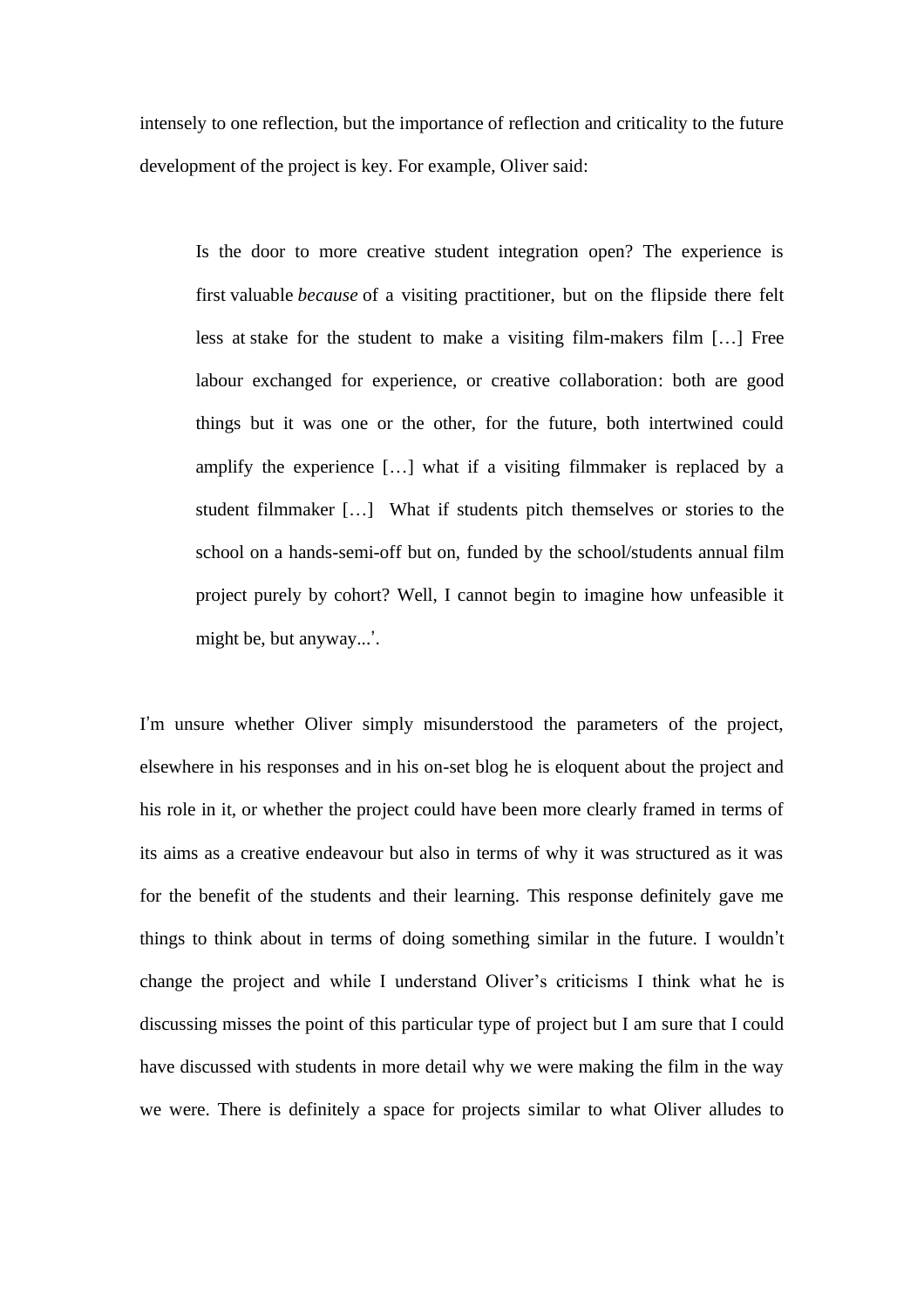above and hopefully I will oversee them in the future but *'Wilderness'*, as outlined at the start and throughout this piece, is something different.

## **My Learning: Then and Later**

Before *'Wilderness'* my last time on a film set and as an active producer was with *It's Natural To Be Afraid* in 2010 and 2011. Since 2013 I have been teaching film practice and film theory. A core part of my teaching of film practice is the theory of practice and how filmmaking is actually practiced by practitioners, plus also what I believe is a positive approach to film practice in terms of cultures of respect and collaboration. Beyond the differences between short and feature film production there were a number of things specific to this project and its process that I learned or more specifically in some cases, relearned, that directly impacted my teaching in the following academic year.

The most important aspect I believe I relearned was that filmmaking is problem solving and how every day worked on a project from scriptwriting, through preproduction and production to post-production and completion is working through a list of problems that are specific to this film and this day. I realized that the idea that one of the core ways to learn filmmaking is in the doing is not abstract, or rooted in a privileging of practice over theory, but one rooted in objective realities of the filmmaking process. This is not to say theory does not have its place but being back on set, working to get my script produced, and solving the daily problems of things such as weather, crew illness, locations, travel, catering, props and rewrites amongst others, made me remember that so much of filmmaking is in the moment of the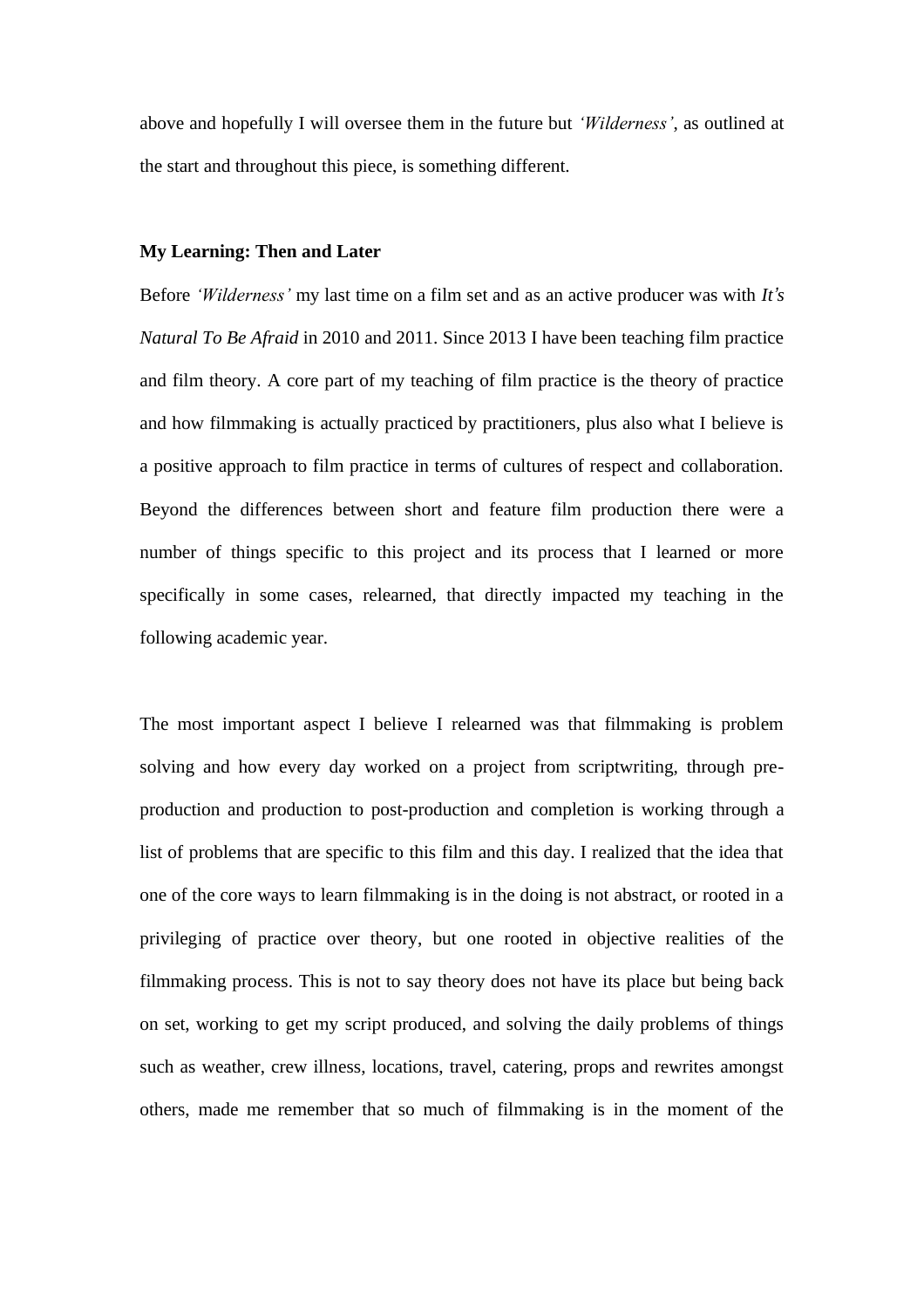making and that the ability to solve problems comes from a combination of experience (the doing) and planning (the theory of practice).

I realised that I do not adequately discuss in my teaching of filmmaking practice the importance and role of problem solving and how good preparation allows for the ability to problem solve and also be creative. I talked about preparation as key but the following academic year believe I articulated better the relationship between problem solving and planning using examples from my own practice but also from film professionals along different parts of the professional spectrum.

It was intensely gratifying to teach students on set about cultures of production, hierarchies and etiquette but I was reminded by the inability or refusal by some students to respond to moments of learning that failure is such an important part of the learning process. Some students repeatedly broke protocol and rank and procedure despite intervention from me or Justin and I believe it would have been of value to have been able to remove repeat offenders from the production, as this is what would have occurred on a professional film set outside of this setting. I also believe it is the only way they would have learned in a significant way. However, because I did not set this as a condition or possibility from the outset it felt unfair to introduce it midway through the production.

It was with great pride that I observed participants on *'Wilderness'* as they embarked on their assessments in the aftermath of FiR. There definitely seemed to be a shift in professionalism and etiquette in how they managed their crews and in terms of hierarchy there seemed to be real trust and respect between departments with student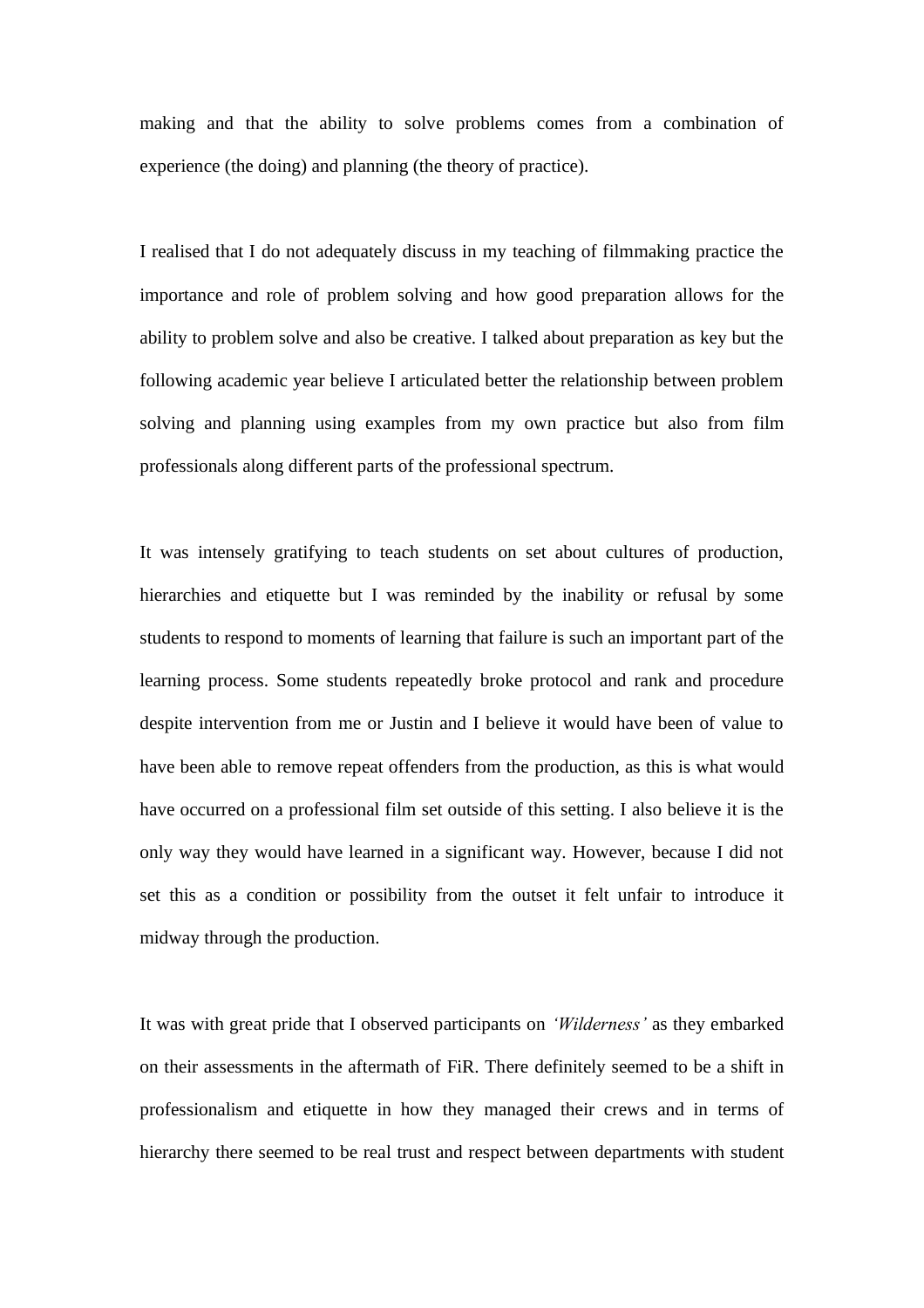practitioners in a role allowed and encouraged to undertake that role, rather than the director or producer constantly butting in and taking over. As student David noted at the time:

'I would say that the most valuable thing that has been learned during the past two weeks is the decorum that must be upheld when on set at all times. When working on an assessed university project with your friends it is easy to fall into bad habits of unprofessionalism or laziness'.

# **Conclusion**

One of the key lessons I have learned from this initiative is the benefit of trusting students from the early stages of undergraduate study to represent their education institution in terms of attitude and work ethic on placements and on professional/industry projects that can benefit the quality of assessed work undertaken by those students later in their degree and also the work of student peers who they come into contact with on their return from placements and projects. Currently, in the majority of cases, placements take place in a student's final year of study and the benefit of that learning is carried with them as graduates but has little impact on the course they are studying and the culture of the school. This type of initiative brings this element of professional development forward and allows for the student to reflect on and implement their learning in a less intense environment than the 'workplace'. It allows them to apply their learning during their studies and as part of their assessments on the course, building on their experiences whilst still at university rather than when they enter post-graduation employment and sharing their learning and experiences through their own practice with peers.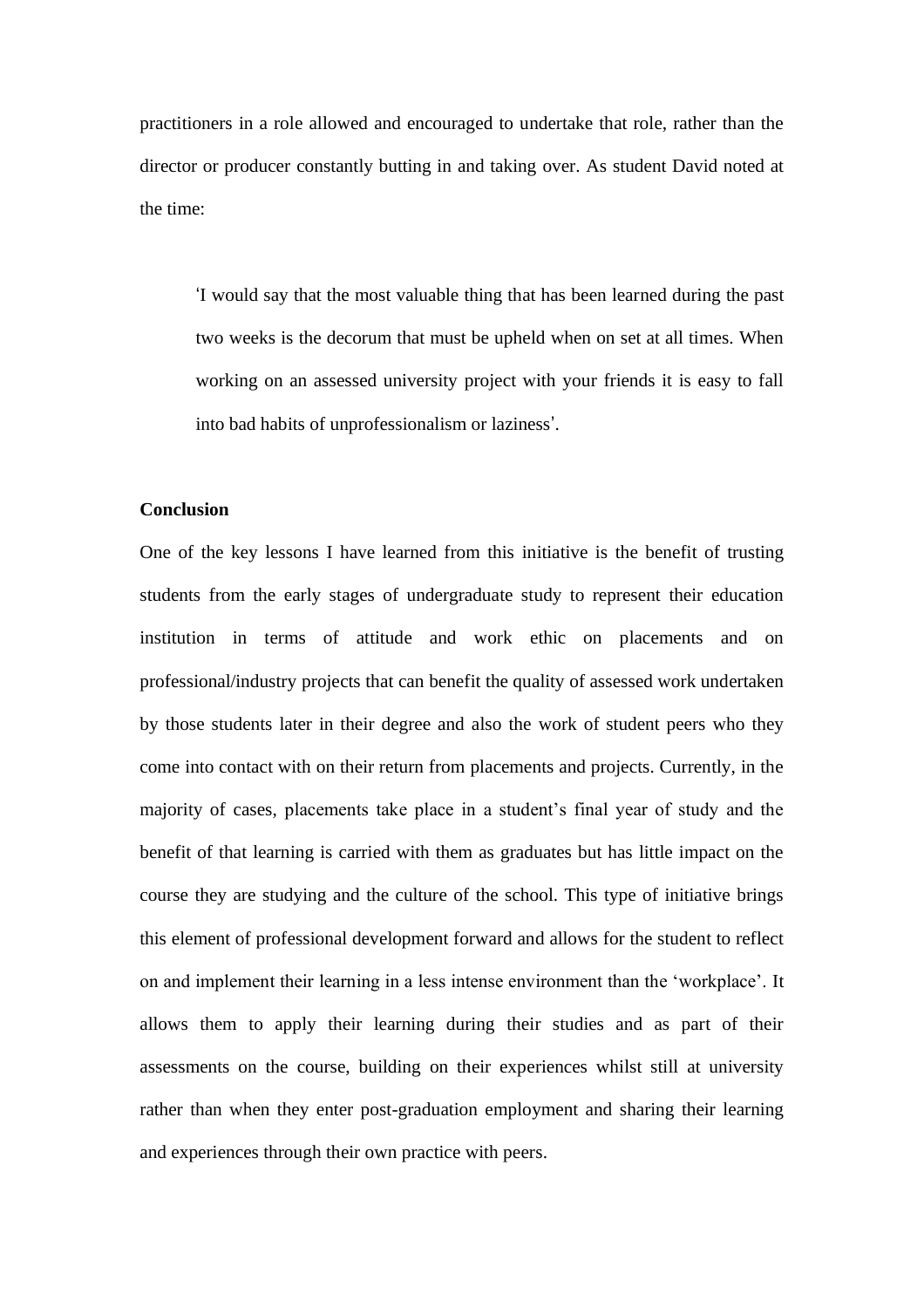This kind of initiative could provide opportunities for students to learn about different types of film production and funding models, specifically independent micro-budget feature filmmaking, outside of a lecture setting where fundamental skills shared in the production processes of the kinds of films students desire to work upon can also be learned. This kind of initiative provides institutions the opportunity to engage students directly with forms of filmmaking that they will be closer to in terms of ambition and achievement upon graduation than the high-end studio blockbusters they arguably tend to enter an institution craving access to and exposes them to different models of filmmaking.

Initiatives such as FiR can also provide the opportunity to transcend and transgress the practice/theory divide by having educators/lecturers on set working with students and creating an environment and culture of self-reflection, a space where the theory of practice can be viewed, implemented and deconstructed, where conversations about creative influence and film style can take place and where students can work and reflect on their own practice and create links to the theory they study in the classroom. Through working on an independent film with professionals who are reflective practitioners taking the time to teach through their practice, students can be encouraged to recognise that the theory/practice divide they might encounter or perceive within their courses is at least to some extent artificial and certainly more complex than might initially be assumed.

Since premiering at the esteemed independent film festival Cinequest in San Jose in March 2017, *'Wilderness'* has played 16 festivals including Cambridge, Indie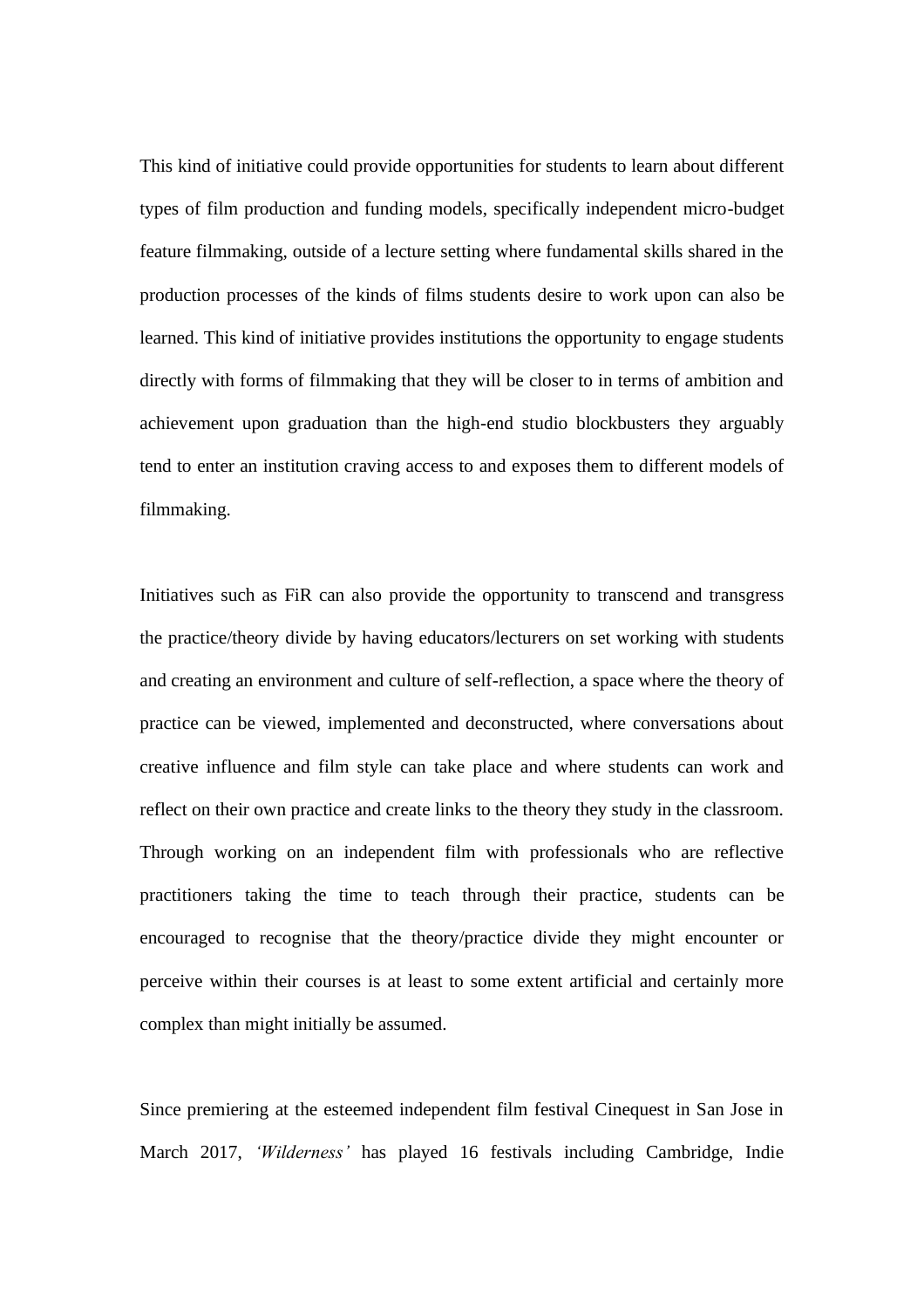Memphis and Oaxaca, winning 11 awards including Best Actress (x3), Best Screenplay (x2) and Best International Feature (x2). The film has also received praise from amongst critics including Ryan Gilbey (The New Statesman, The Guardian), Violet Lucca (Film Comment, Sight & Sound), Sam Fragoso (Vanity Fair) and Tom Shone (The Sunday Times). It is hoped that discussions held to date will result in the film receiving a physical and online release across DVD, Bluray and various on demand platforms in 2018.

## **WORD COUNT: 8809**

#### **Reference List**

Baptista, T., 2013. Unlearning the history of the Cinema with YouTube. In: Bertolli, A; Mariani, A and Panelli, M. Eds. *Can We Learn Cinema? Knowledge, Training, The Profession.* Udine: Film Forum.

Bordwell, D. 2016 *The Rhapsodes.*. Chicago: University of Chicago Press.

Cox, A. 2008. *X Films: True Confessions of a Radical Filmmaker.* New York: I.B. Tauris & Co Ltd.

Fricke, D., 2005. White on White: An interview with Jack White. *Rolling Stone*  [online] Available at: <http://www.whitestripes.net/articlesshow.php?id=21>[Accessed 1/12/2017].

Geuens, J-P., 2000. *Film Production Theory.* Albany: State University of New York Press.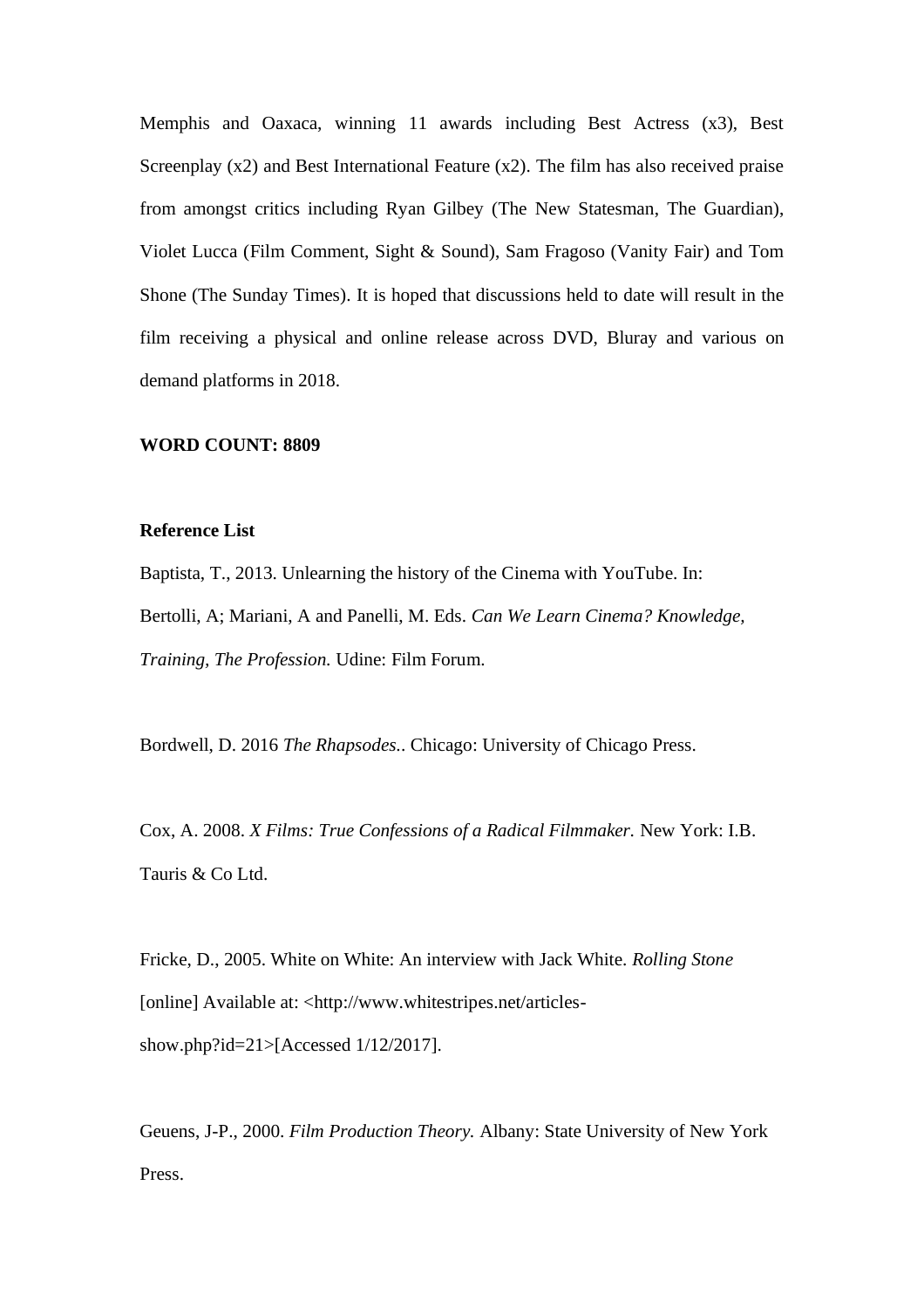Gillespie, M., 2017. *#123: Film and Media in a time of Repression*. The Close Up Podcast February 15th 2017. [Podcast] Available at: < https://www.acast.com/thecloseup/film--media-in-a-time-of-repression-part-2> [Accessed 1/12/2-17].

Hiles, M., 2016. What really matters to undergraduates on creative and media courses: UK study into student voice. In: *Journal of Media Practice*, Vol 17, no. 1. PP. 103-107.

Hjort, M., 2011. In: Why Does Film Matter?. Bristol: Intellect. P. 25.

Hjort, M. 2012. Interview with academic Mette Hjort. Email. January 2012.

Houtman, C., 2011. The Student Author, Lacanian Discourse Theory and *La Nuit Américaine.* In: Myer, C. ed*. Critical cinema*. New York: Wallflower Press.

Knudsen, E., 2000. Fear Eats the Soul – Working with Creative Content and Purpose in Media Practice Education. In: *Journal of Media Practice.* Vol 1, no. 3. PP. 165-171.

McLuskie, P., 2000. More Education, Less Training? In: *Journal of Media Practice.*  Vol 1, no. 2. PP. 103-107.

Myer, C., 2011. Introduction. In: Myer, C. ed. *Critical cinema*. New York: Wallflower Press.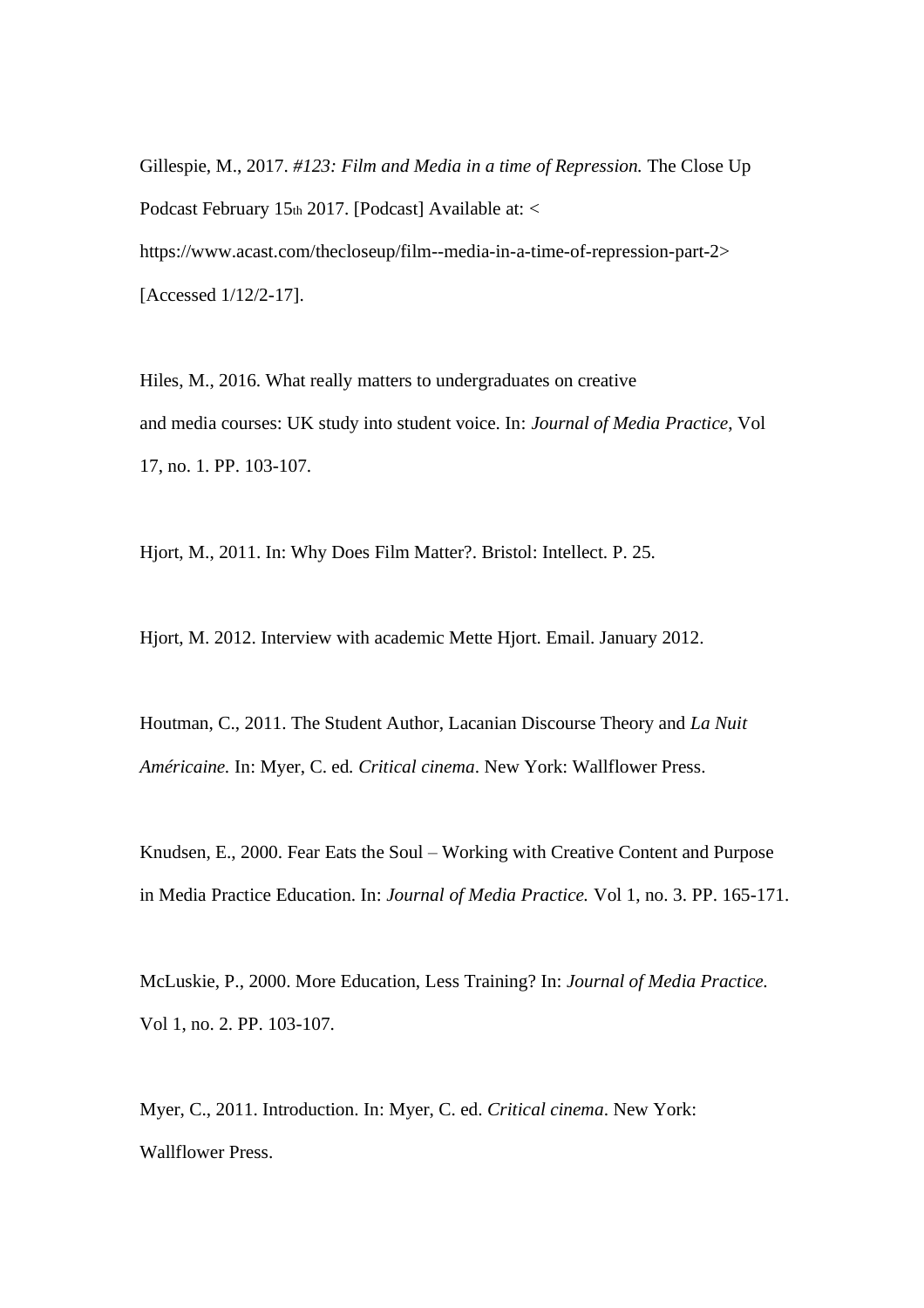Nichols, B., 2011. Foreword. In: Myer, C. ed*. Critical cinema*. New York: Wallflower Press.

Petrie, D and Stoneman, R., 2014. *Educating Filmmakers: Past, Present and Future.*  Bristol: Intellect.

Petty, G., 2009. *Teaching Today.* 4th edition. Cheltenham: Nelson Thornes.

Sharma, A., 2011. The Theory-Practice Interface in Film Education: Observational Documentary in India. In: Myer, C. ed*. Critical cinema*. New York: Wallflower Press.

Sheaffer, R., 2011. "Academic Cinema": Merging Theory With Practice. Indiewire, [online] Available at: < http://blogs.indiewire.com/tedhope/academic--‐cinema--‐ merging---theory---with---practice> [Accessed 1/1/2012].

Sheaffer, R. 2012.

*Interview with academic filmmaker Russell Sheaffer*. Email. January 2012.

Winston, B., 2011. Theory for Practice: Ceci N'est Pas L'épistémologie. In: Myer, C. ed*. Critical cinema*. New York: Wallflower Press.

Wootton, A. 2012. *Interview with Adrian Wootton, Film London and British Film Commission.* Email. October 2012.